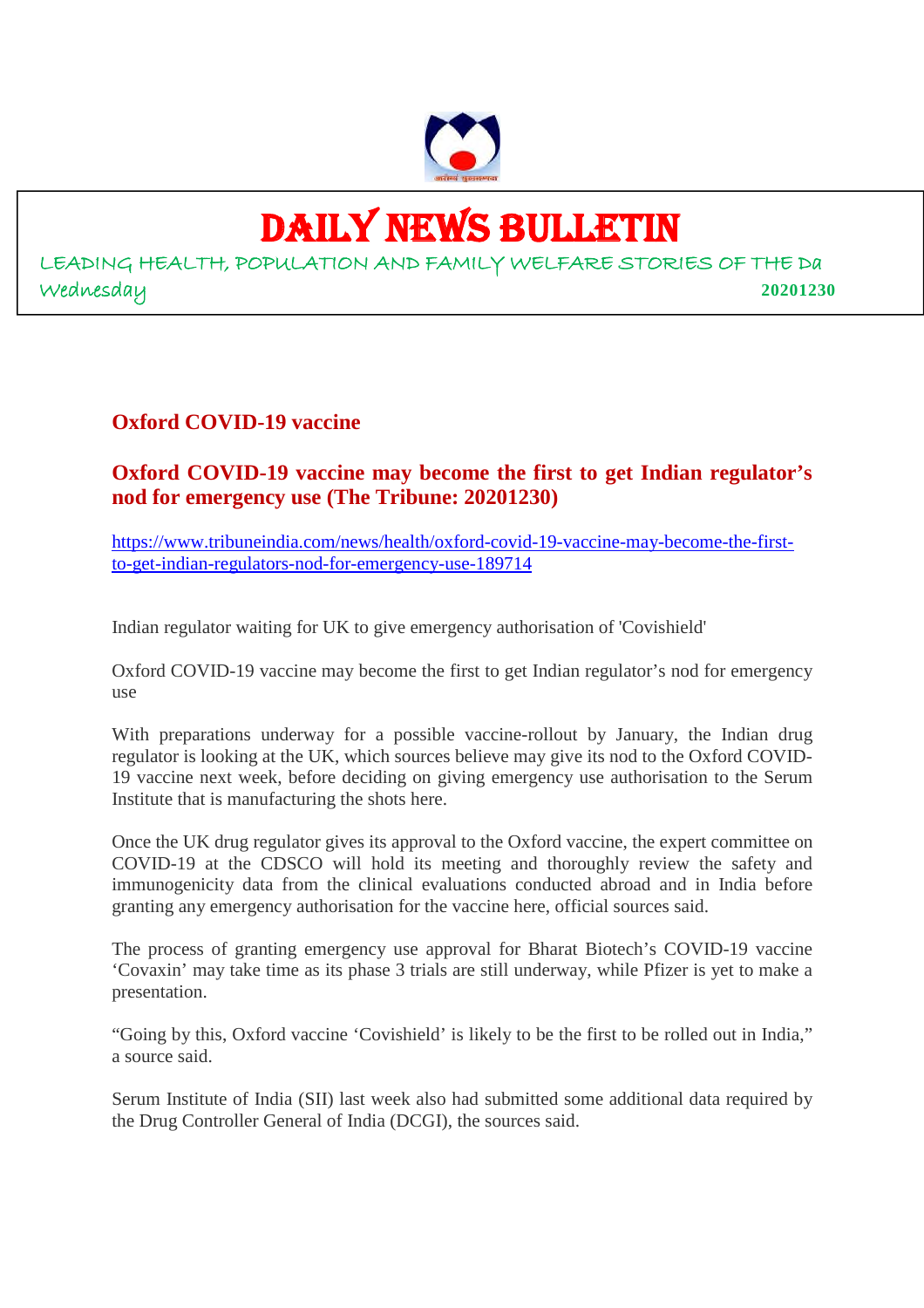Amid fears about the mutated variant of SARS-CoV-2 detected in the UK, government officials recently said that it will have no impact on the potential of emerging vaccines that are being developed in India and other countries.

Bharat Biotech, Serum Institute of India (SII) and Pfizer had applied to the Drugs Controller General of India (DCGI) seeking emergency use authorisation for their COVID-19 vaccines early this month.

The subject expert committee (SEC) on COVID-19 of the Central Drugs Standard Control Organisation (CDSCO) on December 9 had sought additional safety and efficacy data for COVID-19 vaccines of SII and Bharat Biotech after deliberating upon their applications.

The application by the Indian arm of US pharmaceutical firm Pfizer was not taken up for deliberation as the company had sought more time for making a presentation before the committee.

The Pfizer vaccine has already been approved by several countries including the UK, the US, and Bahrain.

While considering SII's application, the SEC had recommended that the firm should submit an updated safety data of phase 2 and 3 clinical trials in the country, immunogenicity data from the clinical trial in the UK and India, along with the outcome of the assessment of the UK Medicines and Healthcare products Regulatory Agency (MHRA) for grant of EUA.

As for Hyderabad-based Bharat Biotech, "after detailed deliberation, the committee recommended that the firm should present the safety and efficacy data from the ongoing phase 3 clinical trial in the country for further consideration", the SEC had said.

The Pune-based SII, the world's largest vaccine manufacturer, has made a collaboration with the University of Oxford and AstraZeneca to manufacture the vaccine.

The SII has already manufactured 40 million doses of the vaccine, under the at-risk manufacturing and stockpiling licence from the DCGI, officials recently had said. --- PTI

#### **Common brain malformation**

**Common brain malformation traced to its genetic roots: Study About one in 100 children has a common brain disorder called Chiari 1 malformation, but most of the time such children grow up normally (The Tribune: 20201230)**

https://www.tribuneindia.com/news/health/common-brain-malformation-traced-to-itsgenetic-roots-study-191006

Common brain malformation traced to its genetic roots: Study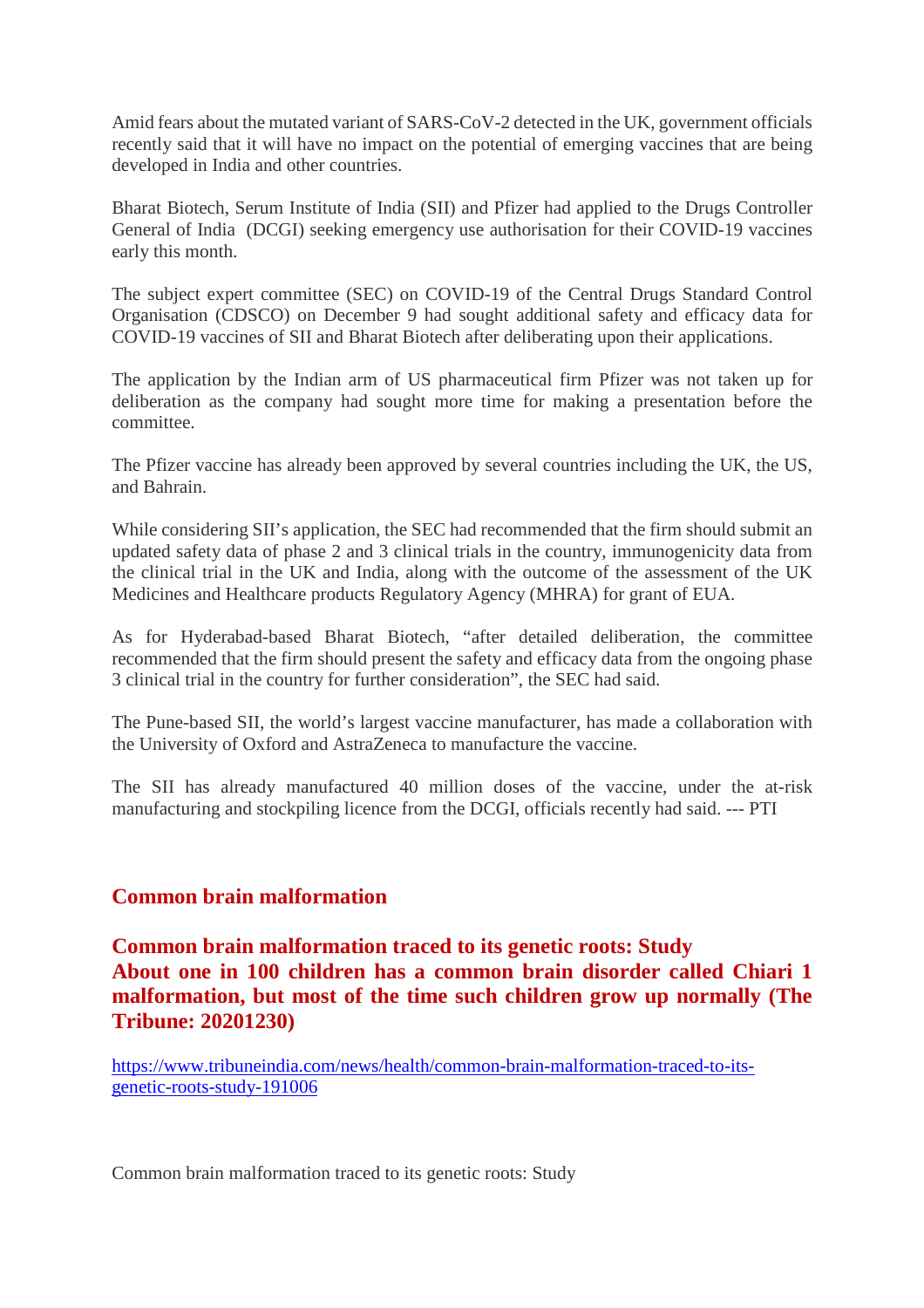About one in 100 children has a common brain disorder called Chiari 1 malformation, but most of the time such children grow up normally.

Washington, December 29

In new research, scientists at Washington University School of Medicine in St. Louis have shown that Chiari 1 malformation (common brain disorder) can be caused by variations in two genes involved in brain development.

About one in 100 children has a common brain disorder called Chiari 1 malformation, but most of the time such children grow up normally and no one suspects a problem. But in about one in 10 of those children, the condition causes headaches, neck pain, hearing, vision and balance disturbances, or other neurological symptoms.

In some cases, the disorder may run in families, but scientists have understood little about the genetic alterations that contribute to the condition.

The condition occurs when the lowest parts of the brain are found below the base of the skull. The study also revealed that children with unusually large heads are four times more likely to be diagnosed with Chiari 1 malformation than their peers with the normal head circumference.

The findings, published in the American Journal of Human Genetics, could lead to new ways to identify people at risk of developing Chiari 1 malformation before the most serious symptoms arise. It also sheds light on the development of the common but poorly understood condition.

"A lot of times people have recurrent headaches, but they don't realize a Chiari malformation is the cause of their headaches," Haller said. "And even if they do, not everyone is willing to have brain surgery to fix it. We need better treatments, and the first step to better treatments is a better understanding of the underlying causes."

If people start experiencing severe symptoms like chronic headaches, pain, abnormal sensations or loss of sensation, or weakness, the malformation is treated with surgery to decompress the Chiari malformation.

"There's an increased risk for Chiari malformations within families, which suggests a genetic underpinning, but nobody had really identified a causal gene," said senior author Gabriel Haller, PhD, an assistant professor of neurosurgery, of neurology and of genetics. "We were able to identify two causal genes, and we also discovered that people with Chiari have larger head circumference than expected. It's a significant factor, and easy to measure. If you have a child with an enlarged head, it might be worth checking with your pediatrician."

To identify genes that cause Chiari 1 malformation, Haller and colleagues sequenced all the genes of 668 people with the condition, as well as 232 of their relatives. Of these relatives, 76 also had Chiari 1 malformation and 156 were unaffected. The research team included first author Brooke Sadler, PhD, an instructor in pediatrics, and co-authors David D. Limbrick, Jr., MD, PhD, a professor of neurosurgery and director of the Division of Pediatric Neurosurgery, and Christina Gurnett, MD, PhD, a professor of neurology and director of the Division of Pediatric and Developmental Neurology, among others.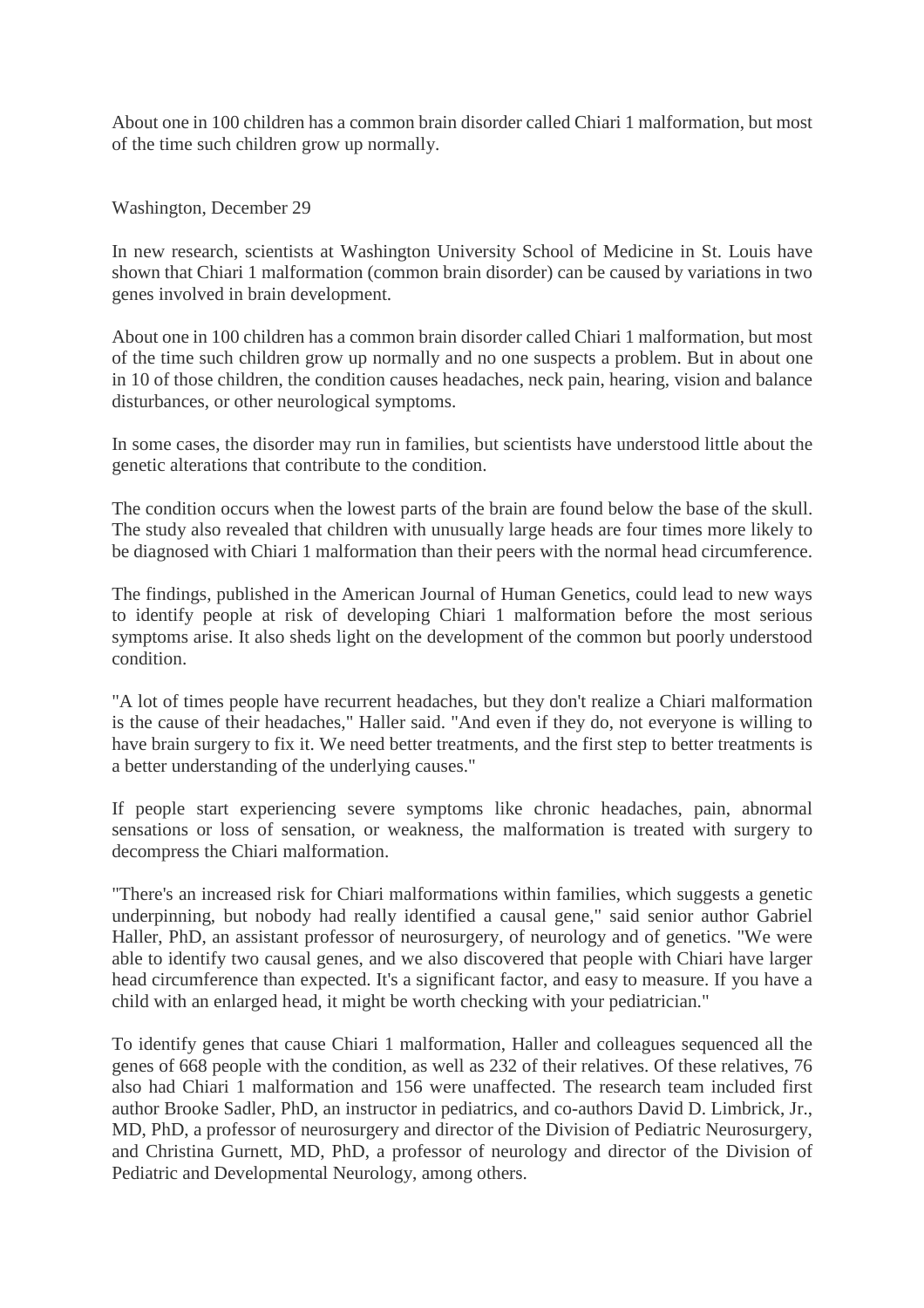Sequencing revealed that people with Chiari 1 malformation were significantly more likely to carry mutations in a family of genes known as chromodomain genes. Several of the mutations were de novo, meaning the mutation had occurred in the affected person during fetal development and was not present in his or her relatives. In particular, the chromodomain genes CHD3 and CHD8 included numerous variants associated with the malformation.

Further experiments in tiny, transparent zebrafish showed that the gene CHD8 is involved in regulating brain size. When the researchers inactivated one copy of the fish's chd8 gene, the animals developed unusually large brains, with no change in their overall body size.

Chromodomain genes help control access to long stretches of DNA, thereby regulating expression of whole sets of genes. Since appropriate gene expression is crucial for normal brain development, variations in chromodomain genes have been linked to neurodevelopmental conditions such as autism spectrum disorders, developmental delays, and unusually large or small heads.

"It's not well known how chromodomain genes function since they have such a wide scope of activity and they are affecting so many things at once," Haller said.

"But they are very intriguing candidates for molecular studies, to understand how specific mutations lead to autism or developmental delay or, as in many of our Chiari patients, just to increased brain size without cognitive or intellectual symptoms. We'd like to figure out the effects of each of these mutations so that in the future, if we know a child has a specific mutation, we'll be able to predict whether that variant is going to have a harmful effect and what kind."

The association between chromodomain genes and head size inspired Haller and colleagues to measure the heads of children with Chiari malformations, comparing them to age-matched controls and to population averages provided by the Centers for Disease Control and Prevention. Children with Chiari tended to have larger than average heads. Those children with the largest heads - bigger than 95% of children of the same age - were four times more likely to be diagnosed with the malformation.

The findings suggest that children with larger heads or people with other neurodevelopmental disorders linked to chromodomain genes may benefit from screening for Chiari malformation.

"A lot of kids that have autism or developmental disorders associated with chromodomain genes may have undiscovered Chiari malformations," Haller said. "The only treatment right now is surgery. Discovering the condition early would allow us to watch, knowing the potential for serious symptoms is there, and perform that surgery as soon as it's necessary." ANI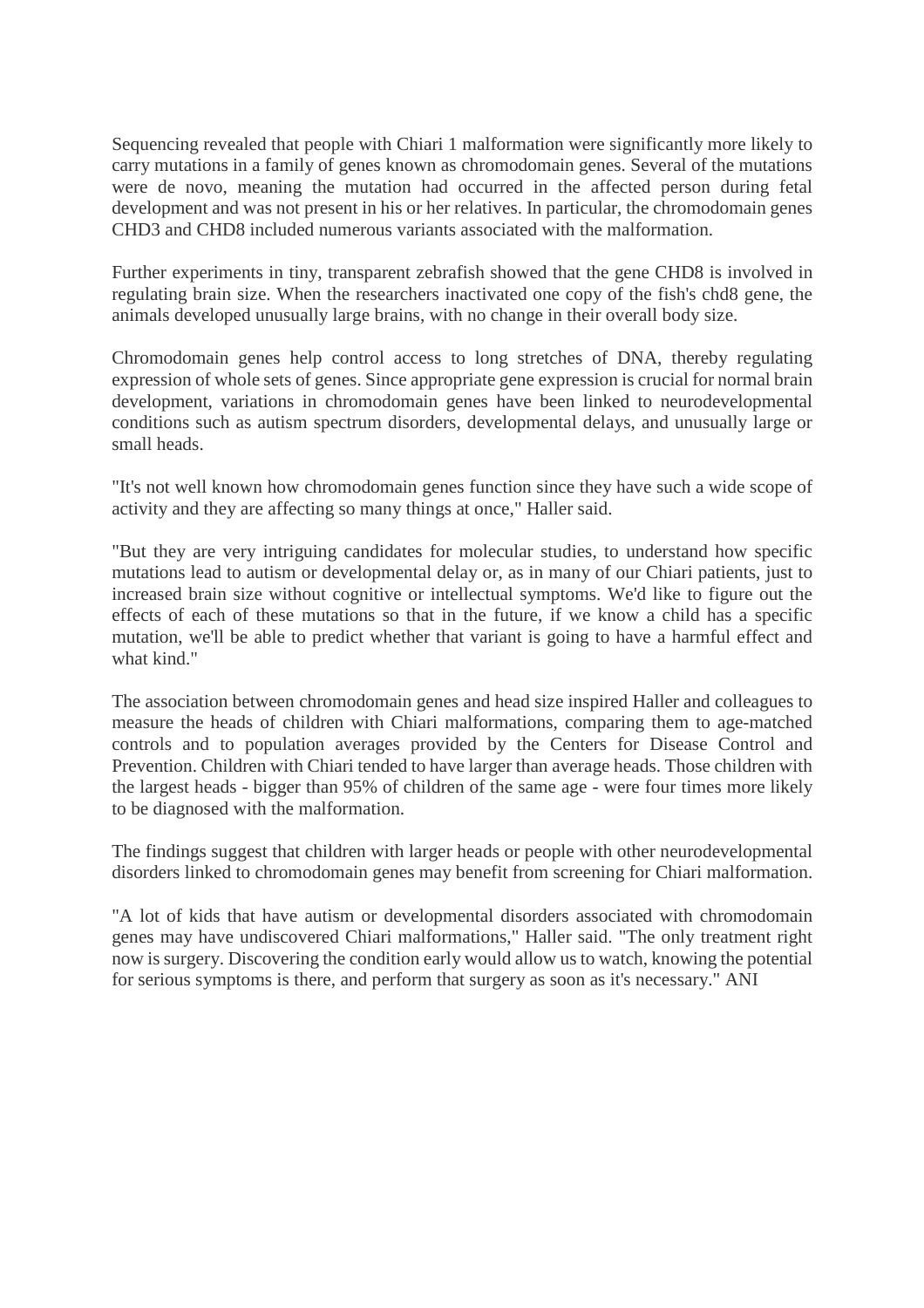#### **Gut cells**

#### **Gut cells sound the alarm when parasites invade, says study (The Tribune: 20201230)**

https://www.tribuneindia.com/news/health/gut-cells-sound-the-alarm-when-parasites-invadesays-study-191005

'You can think about the inflammasome as an alarm system in a house'

Gut cells sound the alarm when parasites invade, says study Image only for representational purposes.

A chain reaction led by cells lining the intestines tips the immune system off to the presence of the parasite Cryptosporidium, according to a study led by researchers in the School of Veterinary Medicine.

To effectively combat an infection, the body first has to sense it's been invaded, then the affected tissue must send out signals to corral resources to fight the intruder. Knowing more about these early stages of pathogen recognition and response may provide scientists with crucial clues when it comes to preventing infections or treating inflammatory diseases resulting from overactive immunity.

That was the intent behind a new study, led by researchers at the University of Pennsylvania School of Veterinary Medicine, examining infection with the parasite Cryptosporidium. When the team looked for the very first "danger" signals emitted by a host infected with the parasite, they traced them not to an immune cell, as might have been expected, but to epithelial cells lining the intestines, where Cryptosporidium sets up shop during an infection. Known as enterocytes, these cells take up nutrients from the gut, and here they were shown to alert the body to danger via the molecular receptor NLRP6, which is a component of what's known as the inflammasome.

"You can think about the inflammasome as an alarm system in a house," says Boris Striepen, a professor in the Department of Pathobiology at Penn Vet and senior author on the paper, which is publishing in the journal Proceedings of the National Academy of Sciences. "It has various components--like a camera that watches the door, and sensors on the windows--and once triggered it amplifies those first signals to warn of danger and send a call for help. Cells have these different components as well, and now we've provided maybe the clearest example yet of how a particular receptor in the gut is acting as a sensor for an important intestinal infection."

Typically, Striepen says, researchers have focused on immune cells, like macrophages and dendritic cells, as being the first to detect foreign invaders, but this new finding underscores that cells not normally thought of as part of the immune system--in this case intestinal epithelial cells--are playing key roles in how an immune response gets launched.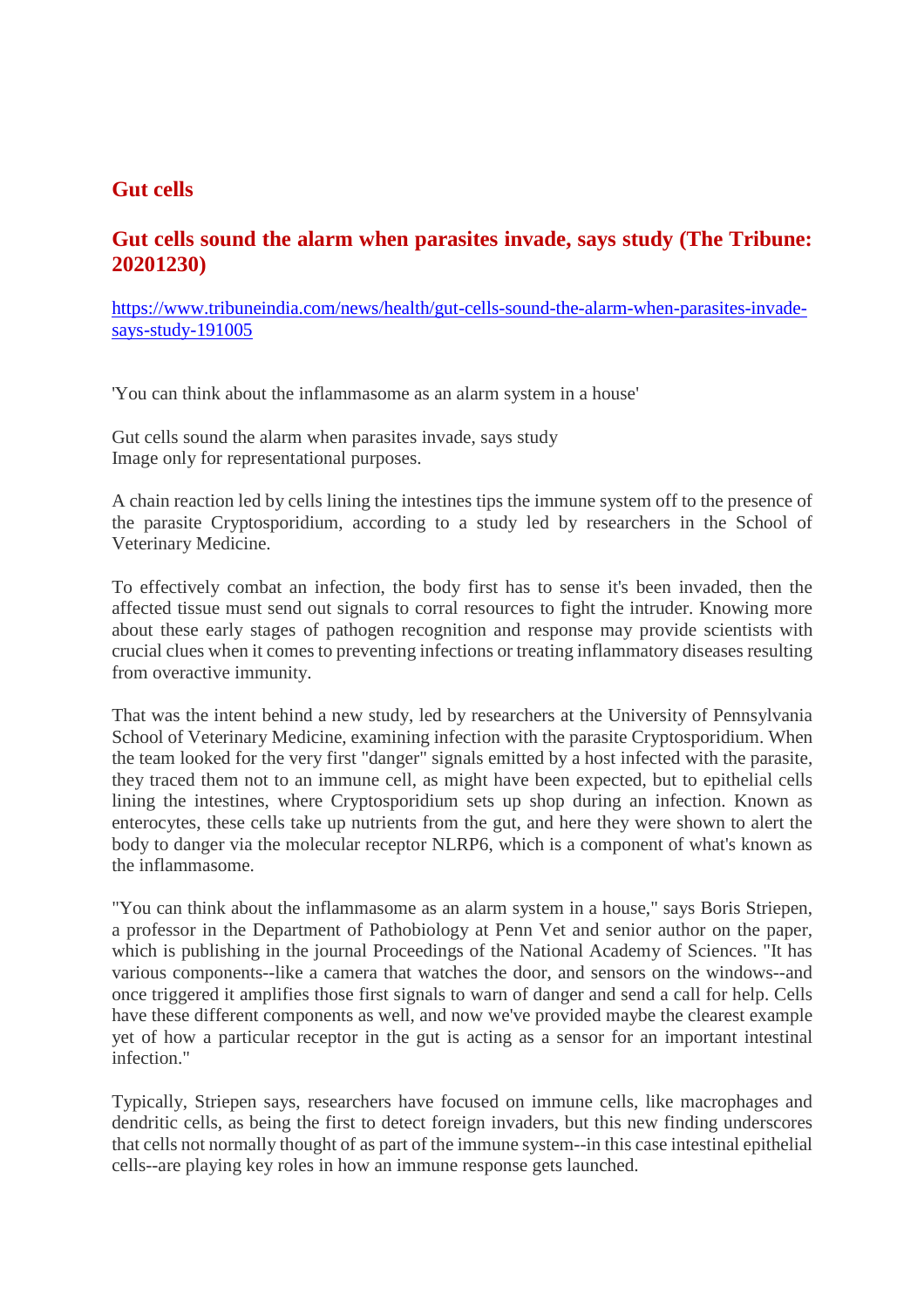"There is a growing body of literature that is really appreciating what epithelial cells are doing to help the immune system sense pathogens," says Adam Sateriale, first author on the paper who was a postdoc in Striepen's lab and now leads his own lab at the Francis Crick Institute in London. "They seem to be the first line of defence against infection."

Striepen's lab has devoted considerable attention to Cryptosporidium, which is a leading cause of the diarrheal disease that can be deadly in young children in resource-poor areas around the world. Cryptosporidium is also a threat to people in well-resourced environments, causing half of all water-borne disease outbreaks in the United States. In veterinary medicine, it's known for infecting calves, stunting their growth. These infections have no effective treatment and no vaccine.

In the current work, Striepen, Sateriale, and colleagues took advantage of a naturally occurring species of mouse Cryptosporidium that they recently discovered mimics human infection in many respects. While the researchers knew T cells help control the parasite in later stages of infection, they began looking for clues as to what happens first.

One important clue is the unfortunate linkage between malnutrition and Cryptosporidium infection. Early infection with Cryptosporidium and the inflammation of the intestine that goes along with it predisposes children to malnutrition and stunted growth; at the same time, children who are malnourished are more susceptible to infection. This can lead to a downward spiral, putting children at greater risk of deadly infections. The mechanisms behind this phenomenon are not well understood.

"That led us to think that maybe some of the danger-sensing mechanisms that can drive inflammation in the gut also play a role in the larger context of this infection," adds Striepen.

Together these linkages inspired the research team to look more closely at the inflammasome and its impact on the course of infection in their mouse model. They did so by removing a key component of the inflammasome, an enzyme called caspase-1. "It turns out that animals that are missing this had much higher levels of infection," Sateriale says.

Further work demonstrated that mice lacking caspase-1 just in intestinal epithelial cells suffered infections as high as those lacking it completely, demonstrating the crucial role of the epithelial cell.

Consistent with this idea, the Penn Vet-led team showed that, out of a variety of candidate receptors, only loss of the NLRP6 receptor leads to failure to control the infection. NLRP6 is a receptor restricted to epithelial barriers previously linked to sensing and maintaining the intestinal microbiome, bacteria that naturally colonize the gut. However, experiments revealed that mice never exposed to bacteria, and thus lacked a microbiome, also activated their inflammasome upon infection with Cryptosporidium--a sign that this aspect of danger signalling occurs in direct response to parasite infection and independent of the gut bacterial community.

To trace how triggering the intestinal inflammasome led to an effective response, the researchers looked at some of the signalling molecules, or cytokines, typically associated with inflammasome activation. They found that infection leads to the release of IL-18, with those animals that lack this cytokine or the ability to release it showing more severe infection.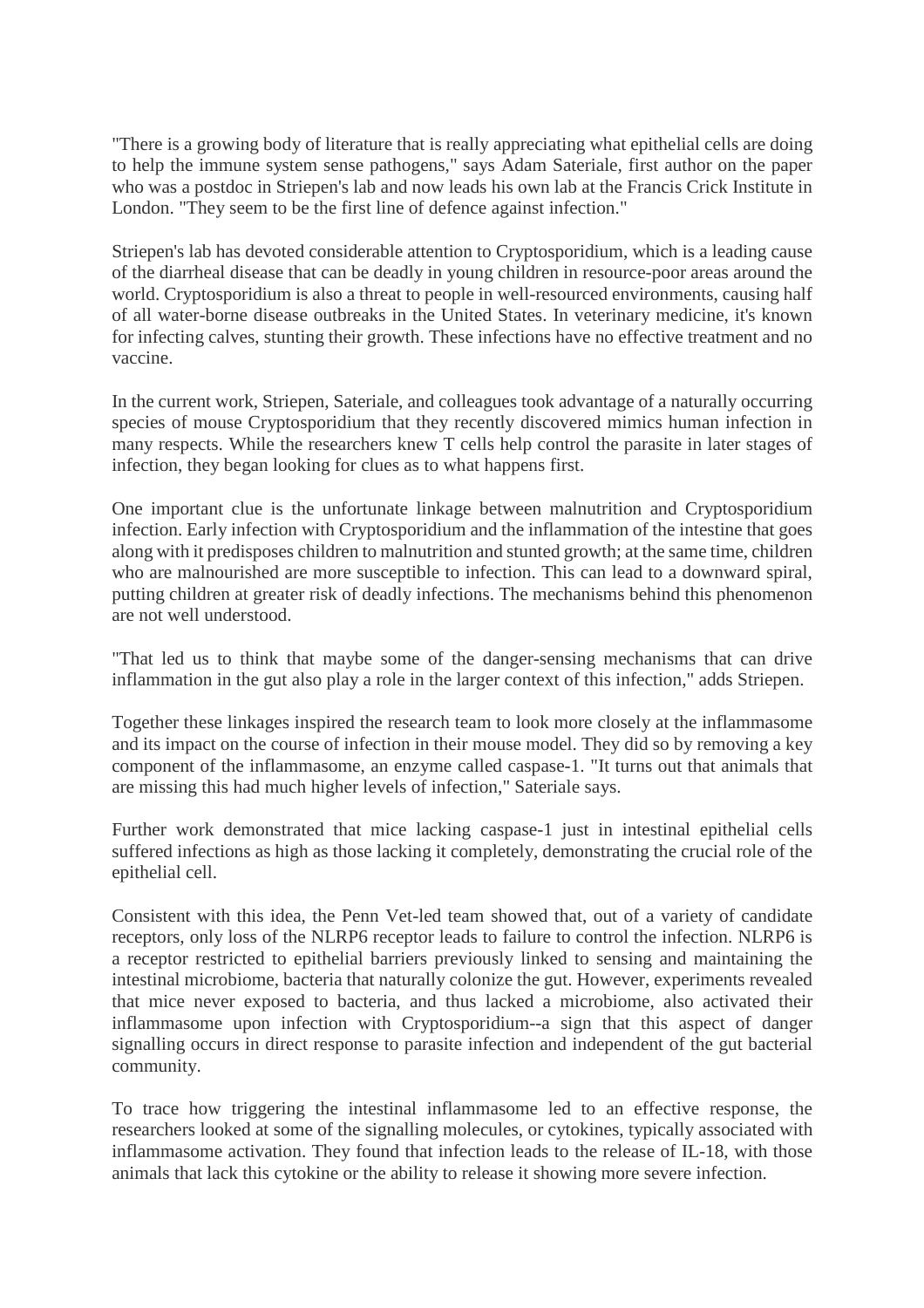"And when you add back IL-18, you can rescue these mice," Sateriale says, nearly reversing the effects of infection.

Striepen, Sateriale, and colleagues believe there's a lot more work to be done to find a vaccine against Cryptosporidium. But they say their findings help illuminate important aspects of the interplay between the parasite, the immune system, and the inflammatory response, relationships that may inform these translational goals.

Moving forward, they are looking to the later stages of Cryptosporidium infection to see how the host successfully tamps it down. "Now that we understand how the infection is detected, we'd like to understand the mechanisms by which it is controlled," Sateriale says. "After the system senses a parasite, what is done to restrict their growth and kill them?"—ANI

#### **New coronavirus variant**

**New coronavirus variant does not cause illness more severe than others, says study**

**The study says there was no significant difference in the likelihood of reinfection with the new variant as compared with the other variants (The Tribune: 20201230)**

https://www.tribuneindia.com/news/health/new-coronavirus-variant-does-not-cause-illnessmore-severe-than-others-says-study-191429

A new variant of the novel coronavirus does not appear to cause more severe illness than other variants, according to a matched study by Public Health England.

Scientists say the new variant can spread more rapidly. It was found in England in mid-December and led to other countries imposing travel restrictions to the United Kingdom. Several other countries have reported variants.

Under the study, researchers compared 1,769 people infected with the new variant with 1,769 who had what they described as "wild-type" virus. The two groups were matched 1:1 on the basis of age, sex, area of residence and time of testing.

Of the 42 people who were admitted to hospital, 16 were infected with the new variant while 26 cases had wild type infection, according to the study. In terms of fatality, there were 12 deaths in variant cases compared to 10 deaths in wild-type cases.

"Preliminary results from the cohort study found no statistically significant difference in hospitalisation and 28-day case fatality between cases with the variant and wild-type comparator cases," the study said.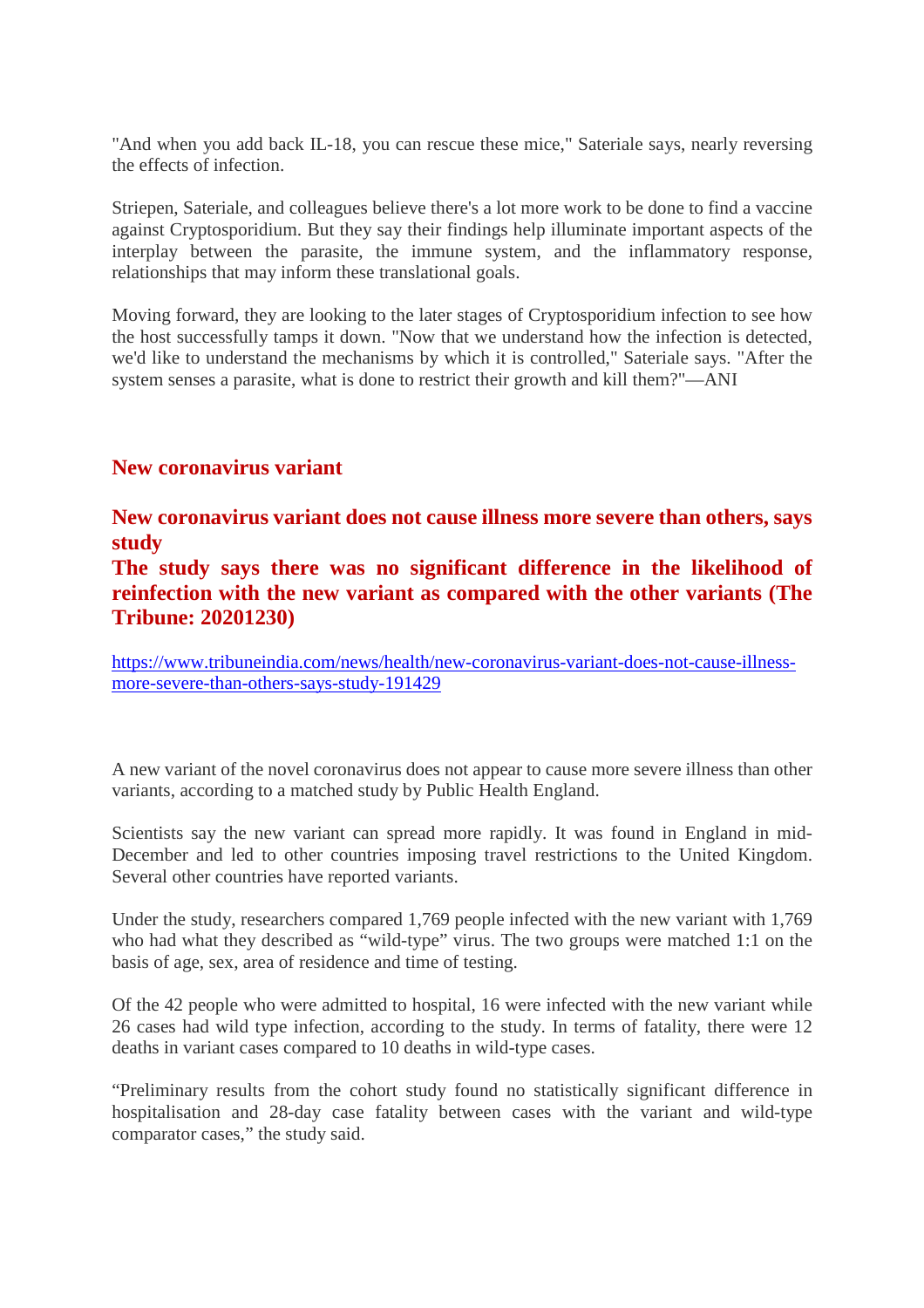There was no significant difference in the likelihood of reinfection with the new variant as compared with the other variants, it said.

The study, however, added that the "secondary attack rate", or the proportion of contacts of confirmed cases that develop disease themselves, was higher in people infected with the new variant.

Earlier on Tuesday a leading epidemiologist who advises the government, Andrew Hayward, warned that Britain was heading for "catastrophe" over the coming weeks if it did not take tougher action against the more infectious variant of the disease.

Britain reported 53,135 new cases of COVID-19 on Tuesday, the highest number since mass testing started in mid-2020.

British Prime Minister Boris Johnson has approved placing more parts of the country into the highest level of restrictions, known as tier 4, The Times reported. Reuters

#### **Global Covid-19 spread**

#### **Where India stands in global Covid-19 spread (Hindustan Times: 20201230)**

**https://epaper.hindustantimes.com/Home/ArticleView**

The graph of daily new Covid-19 cases and deaths in India has been on a decreasing trend for at least three months, after daily new cases and deaths peaked in mid-September. An average of nearly 22,000 new cases was recorded in India every day in the week ending December 27, according to HT's Covid-19 dashboard. This is less than a quarter of the nearly 92,000 daily new cases reported on average in mid-September . This drop in new cases is not a reflection of a global trend. The daily new cases in countries such as the US and Russia continue to grow. This trend has now placed India in a better place globally in terms of the Coronavirus disease than it was three to four months ago.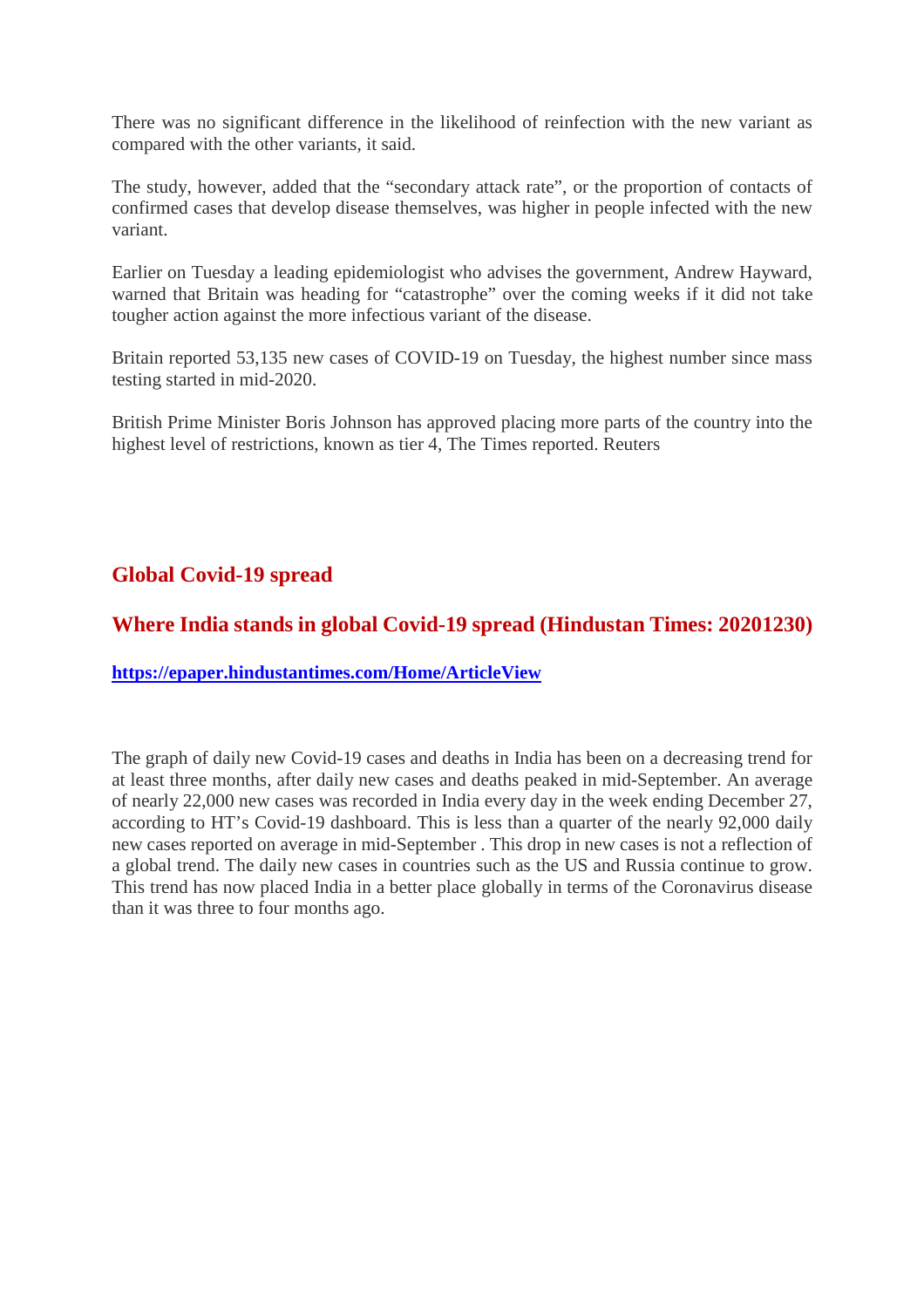### India's share of new Covid-19 cases down to 4.5%

India imposed a stringent lockdown to curb the spread of Covid-19 in late March, while its daily new cases peaked in the middle of September. India's share of new confirmed infections in the world kept increasing every month in this period. Less than 1% of the new cases in March were reported from India, while its share in new cases in September was an overwhelming 31%, which means nearly every third positive case in the world was reported in India. This is based on data compiled by the Johns Hopkins Coronavirus Resource Center. The number of new cases India reported in August and September was more than any other country (the US, with half

the number of new cases, was in the second position). In terms of deaths as well, India was the country with the highest number of reported Covid-19-related deaths in September. The figures look better now. This month (up to December 27), India was behind two other countries (US and Brazil) in terms of new reported cases, while it was behind seven other countries in terms of new reported deaths. India's share of new cases decreased from 31% in September to only 4.5% in December. The country's share of deaths fell from 20.5% in September to 3.5% this month (up to December 27). This means India is not as significant a contributor to global cases and deaths as it was in September.

#### INDIA'S SHARE IN NEW CASES AND NEW DEATHS EACH MONTH





#### TOP FIVE COUNTRIES BY NUMBER OF CASES IN SEPTEMBER AND DECEMBER



### India has not seen a second wave of cases

Among the five countries with the highest number of confirmed Covid-19 cases, India is the only one to not have seen a second wave of cases, at least as of now. It has been about 10 months since Covid-19 was declared a pandemic, and many big countries have seen multiple waves of new<br>cases in this period. The US and the UK are in their third wave of cases while countries such as Italy, France and Spain have recently crossed their second waves. Russia seems to<br>be near the peak of its second wave now. But the case trajectory in India shows a clear peak in mid-September followed by a continued drop in the daily new cases. There was only a brief disruption in this decreasing trend in mid-November when cases in some of India's big states such as Gujarat, Madhya Pradesh and Rajasthan started increasing again, signalling the possibility of a second wave. But that did not hold for long and cases across India continued to decrease. This has happened despite the country seeing potential superspreader events such as Diwali

#### DAILY NEW CASES IN 5 COUNTRIES WITH HIGHEST NUMBER OF COVID-19 CASES

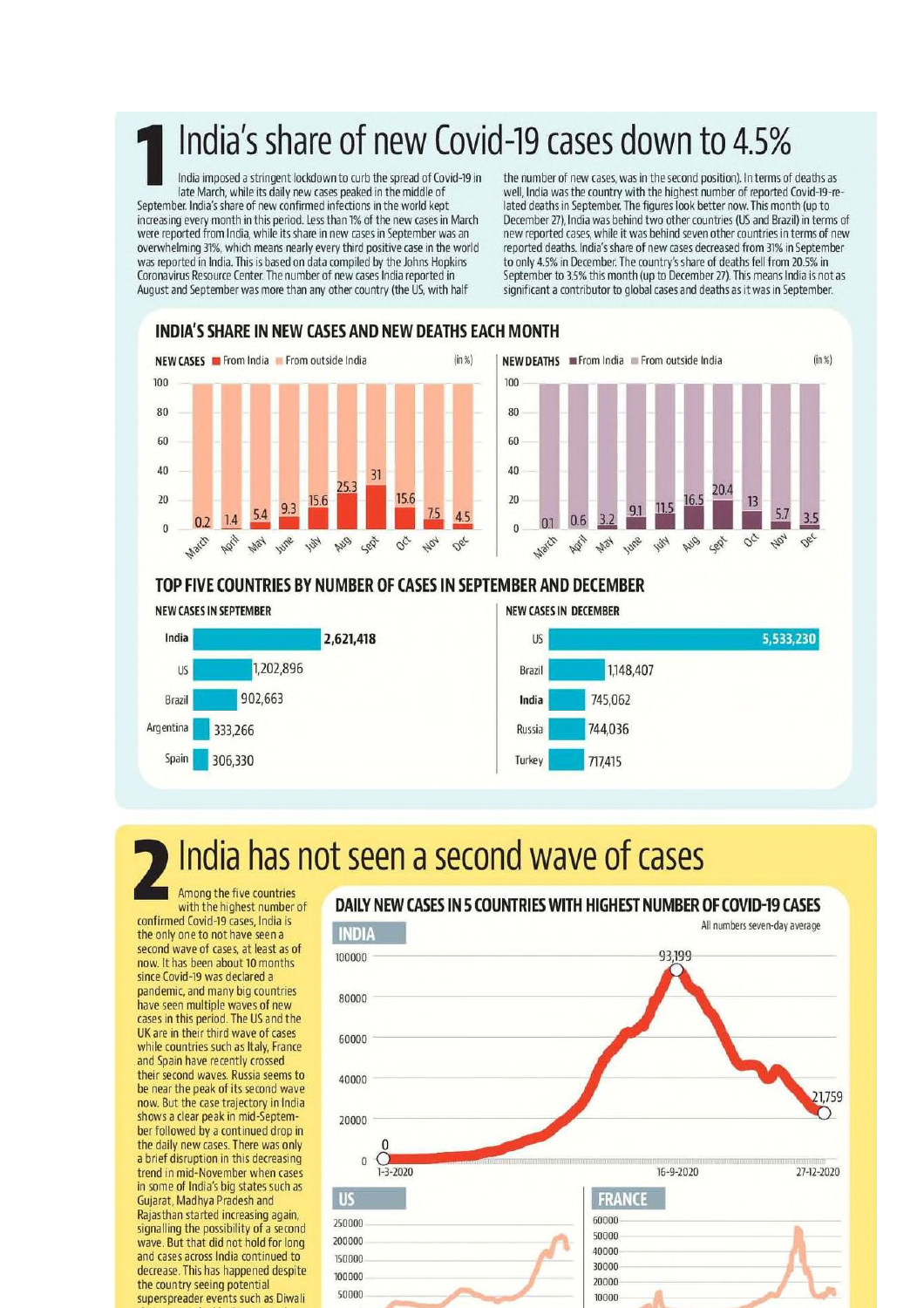#### **New coronavirus mutation**

#### **6 UK returnees positive for new coronavirus mutation (Hindustan Times: 20201230)**

**https://epaper.hindustantimes.com/Home/ArticleView**



#### "Since it (new strain) increases transmission, it will increase the number of people infected and therefore number of severe cases. That's why we should take extraordinary precautions"

-K VUAYRAGHAVAN, Principal scientific adviser to the PM

#### **Rhythma Kaul**

rhythma.kaul@hindustantimes.com

New Delhi : Six cases of a more infectious strain of the coronavirus have been found in people who arrived from the UK, the government said on Tuesday, before top experts called for "extraordinary precautions" and senior officials indicated that a flight ban on the UK may be extended further to stop the spread of the mutation.

All six of the infected people were now in isolation, the health ministry said in a statement, adding that their fellow travellers and close contacts were being traced. At least one of them, 47-year-old Mary Winfred Ann Parrie, left the quarantine facility at Delhi airport after landing, and took a train to Rajahmundry in Andhra Pradesh before she was tracked down.

In all, the government has identified over 30,000 people who returned from UK to monitor for infections, but the effort has been complicated by many disclosing inaccurate contact details.

"Data from UK confirms it is more transmissible. The variant is spreading there very rapidly and displacing other variants. This is very important globally because increased transmission will increase number of people infected and therefore number of severe cases. That's why we should take extraordinary precautions," said K VijayRaghavan, principal scientific advisor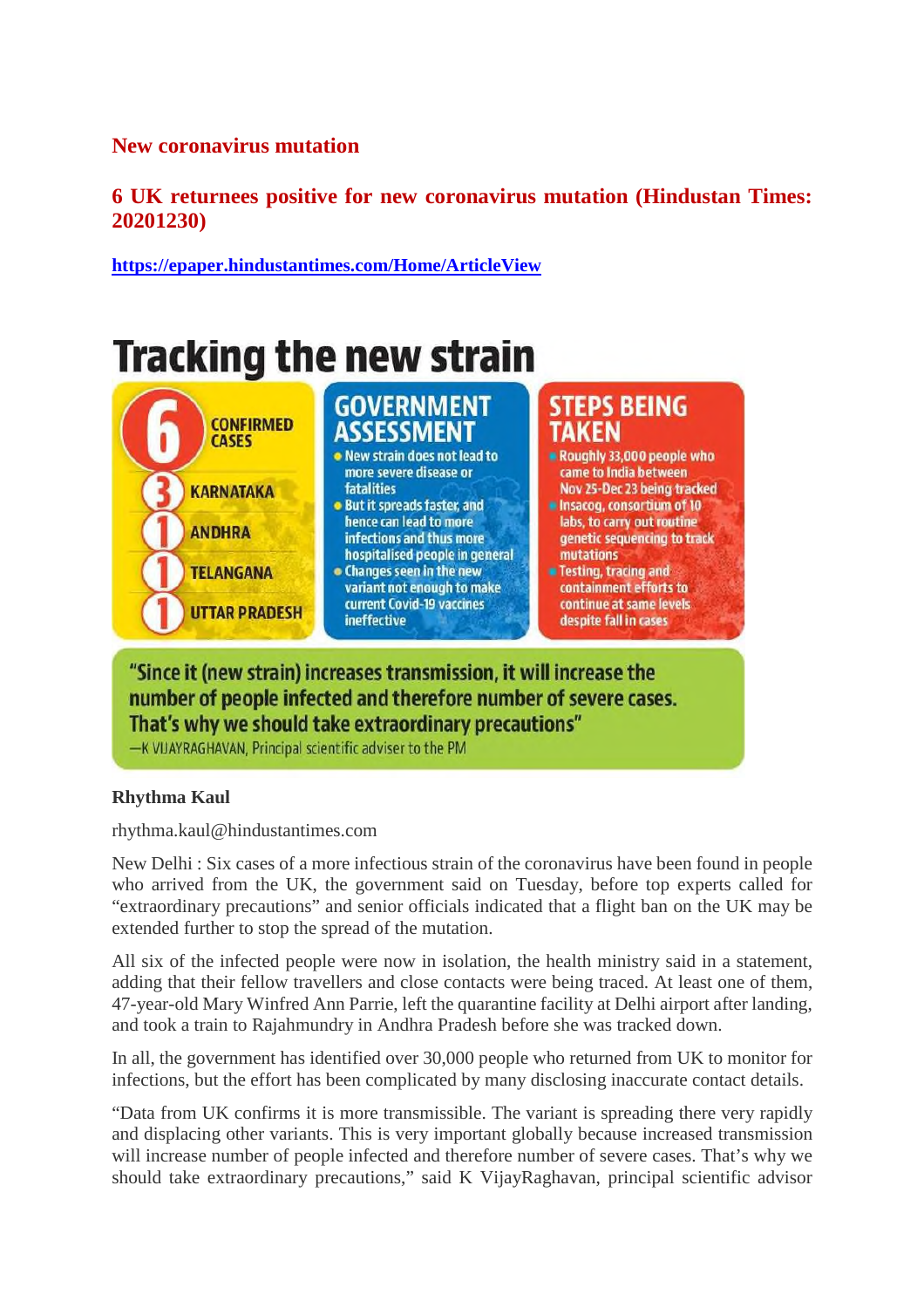(PSA) to the government, while adding that the mutations seen in the variant do not appear to be such that will make current coronavirus vaccines ineffective.

Earlier in the day, the Union health ministry confirmed that genomic testing had found the new variant – at present known as VOC-202012/01 – in three samples at the National Institute of Mental Health and Neuro Sciences Hospital (Nimhans) Bengaluru, in two at the Centre for Cellular and Molecular Biology (CCMB) in Hyderabad and in one at the National Institute of Virology (NIV) Pune.

State officials later disclosed that three of these people were from Karnataka, and one each from Andhra Pradesh, Telangana and Uttar Pradesh. "All these persons have been kept in single room isolation at designated health care facilities by respective state governments and their close contacts have also been put under quarantine," the Union ministry said.

First detected in London and Kent in mid-September, the variant was identified by UK authorities as a matter of concern on December 14. They later disclosed evidence that it appeared to be more transmissible, and was behind a spike in cases in the country's capital as well as its south-east.

The variant has 23 changes in its genome, eight of which appear to influence the spike protein that the pathogen uses to latch on to host cells. Some of the other changes could make it more adept at infecting susceptible cells and possibly even evade some immune response, although detailed studies are underway.

In a preliminary assessment released late on Monday, UK scientists estimated that VOC-202012/01 did not lead to more deaths or hospitalisations but caused noticeably more secondary infections than the older variant.

"Vaccines will work against the new variants. They help develop wide range of neutralizing antibodies, so the whole repertoire of protective antibodies that is being created with the current set of vaccines is enough to tackle the current variations in the virus," said VijayRaghavan.

A second top expert, Niti Aayog member (Health) VK Paul said significant mutations such as the new variant could impact infection control efforts. "This can destabilise systems in India as well as the world. This particular strain may have its own run, hence we have to be very careful," he said, while also urging people to not let their guard down during New Year celebrations.

"Please remember it's easy to suppress a new virus in the beginning because chain of transmission is smaller," he added.

Both officials outlined several steps the government was taking to tackle the new threat. These include regular testing of a proportion of positive samples by a new consortium of government labs called Insacog and aggressive test-and-trace activities for those who returned from UK as well as any other individual who is found with the new strain.

Paul and VijayRaghavan were part of the government's weekly briefing on the Covid-19 situation in the country. Union health secretary Rajesh Bhushan opened the briefing, the last for the year, by highlighting numbers that reflected the outbreak was receding in the country. "The cumulative positivity rate is now 6.02%, and over the last week, it has come down to 2.25%," he said.

To protect these gains, the public will need to keep their guard up, the officials reiterated.

"The numbers are showing consistent decline, which is very reassuring. This is particularly since several nations are facing a devastating situation and that is also a very sobering moment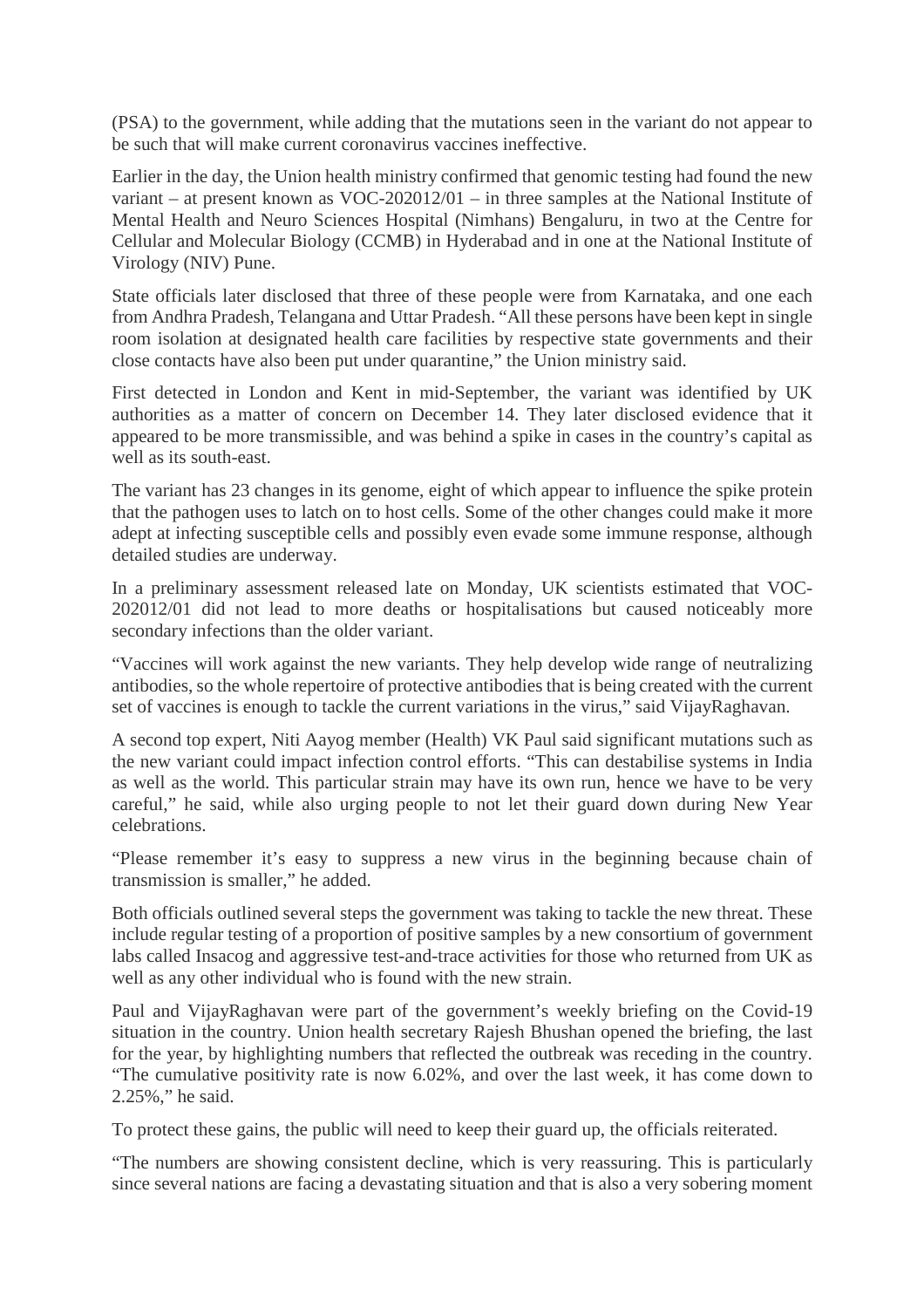for all of us," said Paul, urging people not to hold large New Year parties since "they can become superspreading events".

Experts said not much changes in terms of how the disease is handled, based on what is known about the UK variant. "It (new strain) was always likely. Nothing changes in terms of what we need to do. Usual precautions will work well for this variant as well," said Dr Anurag Agrawal, director, CSIR- Institute of Genomics and Integrative Biology, New Delhi.

#### **Covid-19: What you need to know today (Hindustan Times: 20201230)**

https://epaper.hindustantimes.com/Home/ArticleView

Six cases of Covid-19 caused by Sars-CoV-2 VOC 202012/01 (or B.1.1.7 as some are calling it) have been diagnosed in India. All six are patients who flew in from the UK over the past week, who tested positive for the virus, and whose samples were then sent for genome sequencing which confirmed the presence of the mutant strain – it has up to 23 mutations – of the coronavirus that was first sequenced in the UK in September. This shouldn't come as a surprise to anyone (over the past week, I've repeatedly emphasised that there is a high likelihood of the variant already being in India). The new strain is the predominant one in the UK, especially London; there have been 70 flights a week from the UK to India since May; and until last Monday, when it was tightened, the screening process for passengers arriving in India was a sham (it had started off well, but, over time, came to rely more on documentation and self-declaration and less on the actual screening itself).

The identification of the new strain here should spur health authorities in India to aggressively trace all those who travelled to India from the UK over the past month (at the least). Some of them may be asymptomatic carriers who have passed on the virus to others. The contact tracing process is hampered by human stupidity – at least some of the people who have travelled into India from the UK, it emerges, have provided false addresses or phone numbers; some recent travellers are believed to be keeping their phones switched off so that they cannot be reached (see page 11). This is behaviour that is potentially harmful not just to themselves and the people in their immediate vicinity (friends and family), but the public at large.

Dispatch 233, on December 28, explained that researchers in the UK have found out that the new strain is 56% more infective than the old one. It isn't known whether the mutant strain causes more severe cases of Covid-19 or results in more fatalities, but this is actually irrelevant. The mere fact that the variant is more infective is enough: this logically means more cases of the coronavirus disease. Even assuming that the rate of hospitalisations and deaths does not change at all for the new variant (and is exactly the same as it is for Sars-CoV-2), the higher number of cases (caused by the higher infectiveness of the variant) will mean more hospitalisations and more deaths. And even assuming the proportion of hospitalisations that turns into severe cases remains constant, it means an increase in the number of severe cases. Indeed, because the higher infectiveness means more infections, which means even more infections, and so on, in a classic exponential progression, the new strain leads to a scenario which results in more deaths than even an increase in the case fatality rate would. That's all the more reason for health authorities here to trace and isolate, something that most states have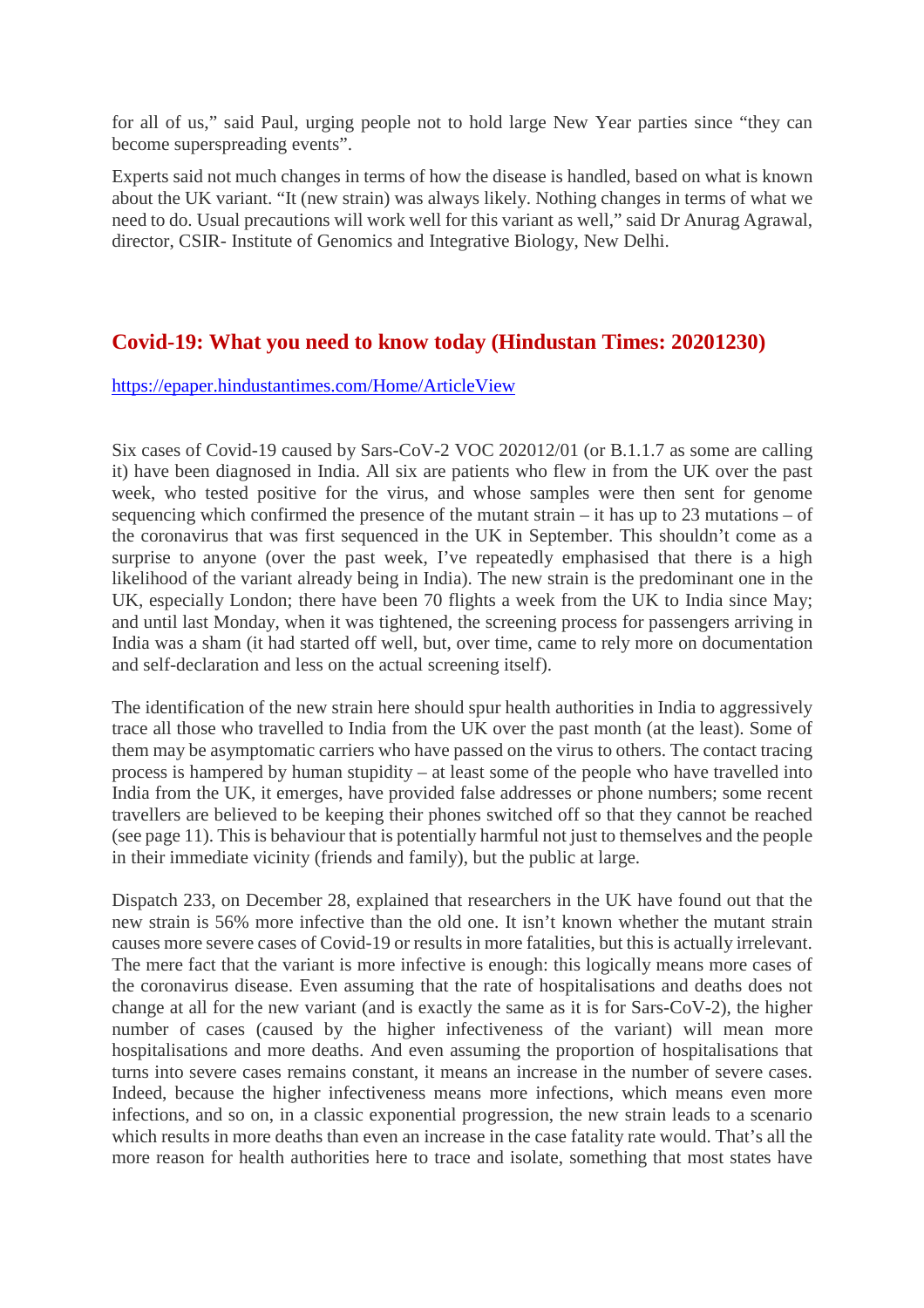become pretty careless about, with the number of daily new cases falling. India ended Monday with just around 270,000 active cases, according to the HT dashboard (the US has 7.7 million).

India is the 21st country to have identified the new variant of the virus. The others are: Japan, South Korea, Singapore, Hong Kong, Australia, Israel, Canada, Lebanon, Sweden, Ireland, Belgium, Finland, Iceland, Germany, Spain, Switzerland, Italy, the Netherlands, Denmark, and France. There is another strain, which shares some characteristics of B.1.1.7 that has been identified in South Africa and Nigeria. Over the course of the week, the last of the year, more countries will identify the UK strain in people testing positive, just as India itself will see more cases caused by the new strain. It's a year-end challenge that the country should negotiate carefully.

#### **COVID-19 surveillance guidelines**

#### **Caution pays: On Centre's COVID-19 surveillance guidelines (The Hindu: 20201230)**

https://www.thehindu.com/opinion/editorial/caution-pays-the-hindu-editorial-on-centrescovid-19-surveillance-guidelines/article33447964.ece

The Centre's surveillance guidelines should be taken seriously even as vaccination rolls out On the threshold of a new year, the COVID-19 pandemic no longer seems terrifying to many, as overall cases maintain a downward trajectory and a massive vaccination programme is set to roll out. Normal life has resumed in substantial measure: there is a scaling up of long distance travel, elections have been held and mass protests are being organised. At the same time, critical activities such as on-campus education remain mostly suspended and many senior citizens are unable to access periodic health checks. Anecdotal evidence points to infections spreading in commercial centres and at workplaces. Therefore, there is a long way to go before people can really put the pandemic behind them. A large section of the population has been able to shelter from the coronavirus, particularly the elderly and people with morbidities. Relaxing the vigil now is bound to prove costly for them. It is essential, therefore, for States and all citizens to accord the Home Ministry's guidelines on "Surveillance, Containment and Caution" for January the highest importance. That the U.K. variant of the virus has now been found in India underscores the point that easing off on testing, tracing and containment could prove dangerous. This mutant is likely to have initially travelled to several locations before it was detected, and there is a likelihood that its footprint may cover third countries from which India continues to operate bubble flights.

The Home Ministry has recalled the orders of the Supreme Court in a suo motu writ petition on December 18, calling for strict adherence to COVID-19-appropriate behaviour, especially during the New Year celebrations. The Court wanted deployment of more police personnel at places where people are likely to gather, such as food courts, eateries, vegetable markets, and bus and train stations. It made the valid observation that careless people infringed other citizens' right to life by ignoring the use of masks and social distancing, while various protocols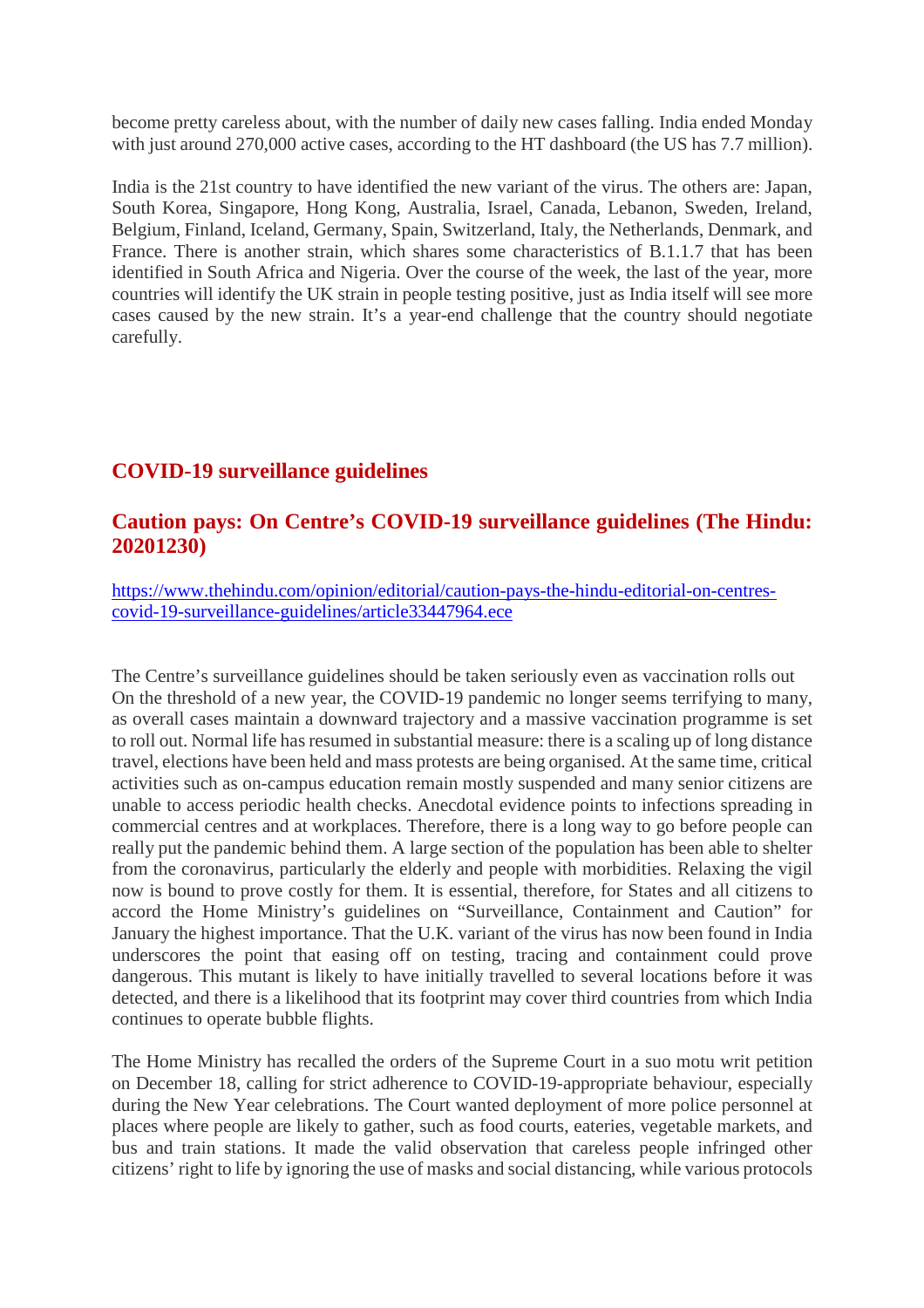had failed to stop the virus spreading "like wildfire" due to lack of implementation. The government was also mandated by the Court, under Article 21, to ensure that it invests sufficiently in its hospitals and those of the local administration, acknowledging the right to health and affordable treatment for all. Now that the Court is seized of the issue, States can be asked to individually report their compliance when the Bench takes it up again in a month. Even with a steadily expanding base of vaccinated individuals, surveillance and caution are essential. Governments should seize the opportunity presented by the pandemic and set up a public health backbone in all States, in cities and rural areas, to do the monitoring. This will have the twin advantage of rapidly advancing universal health coverage through health and wellness centres.

#### **Mutant Covid (The Asian Age: 20201230)**

http://onlineepaper.asianage.com/articledetailpage.aspx?id=15315268

## **Delhi ready for mutant Covid from UK: Kejriwal**

703 cases, 28 fatalities in last 24 hours, total caseload 6,24,118

**AGE CORRESPONDENT** NEW DELHI, DEC. 29

Chief minister Arvind<br>Kejriwal, on Tuesday, Kejriwal, on Tuesday,<br>reassured the city's residents by asserting that the national capital is prepared to deal with the new mutant strain of the novel coronavirus.

"Delhi has witnessed three waves of coronavirus and the third wave was an intense one when cases went up to 8,500 (fresh cases reported daily) but we managed to

Delhi has witnessed three waves of coronavirus and the third wave was an intense one but we managed to control it.

> - Arvind Kejriwal, Delhi CM

control it. We are fully prepared to deal with it. Mr Kejriwal told reporters in response to a question on the preparedness for the new strain of Covid-19 that first emerged in the UK a few days ago.

With 703 new Covid-19 cases in the last 24 hours. the total caseload in the national capital climbed to 6,24,118. With 28 new fatalities, the death toll<br>rose to 10,502. While the positivity rate stands at 0.83 per cent, the death rate stands at 3.06 per cent.

The national capital had

recorded 564 fresh coronavirus cases, the lowest in seven months (on May 26, 412 fresh cases were reported), and 21 more<br>fatalities due to the dis-<br>ease on Monday even as the positivity rate stood at 0.98 per cent.

The city's caseload mounted to 6,23,415 and the death toll due to the coronavirus infection rose to 10,474, the<br>authorities said adding<br>that over 57,463 Covid-19 tests were conducted on Sunday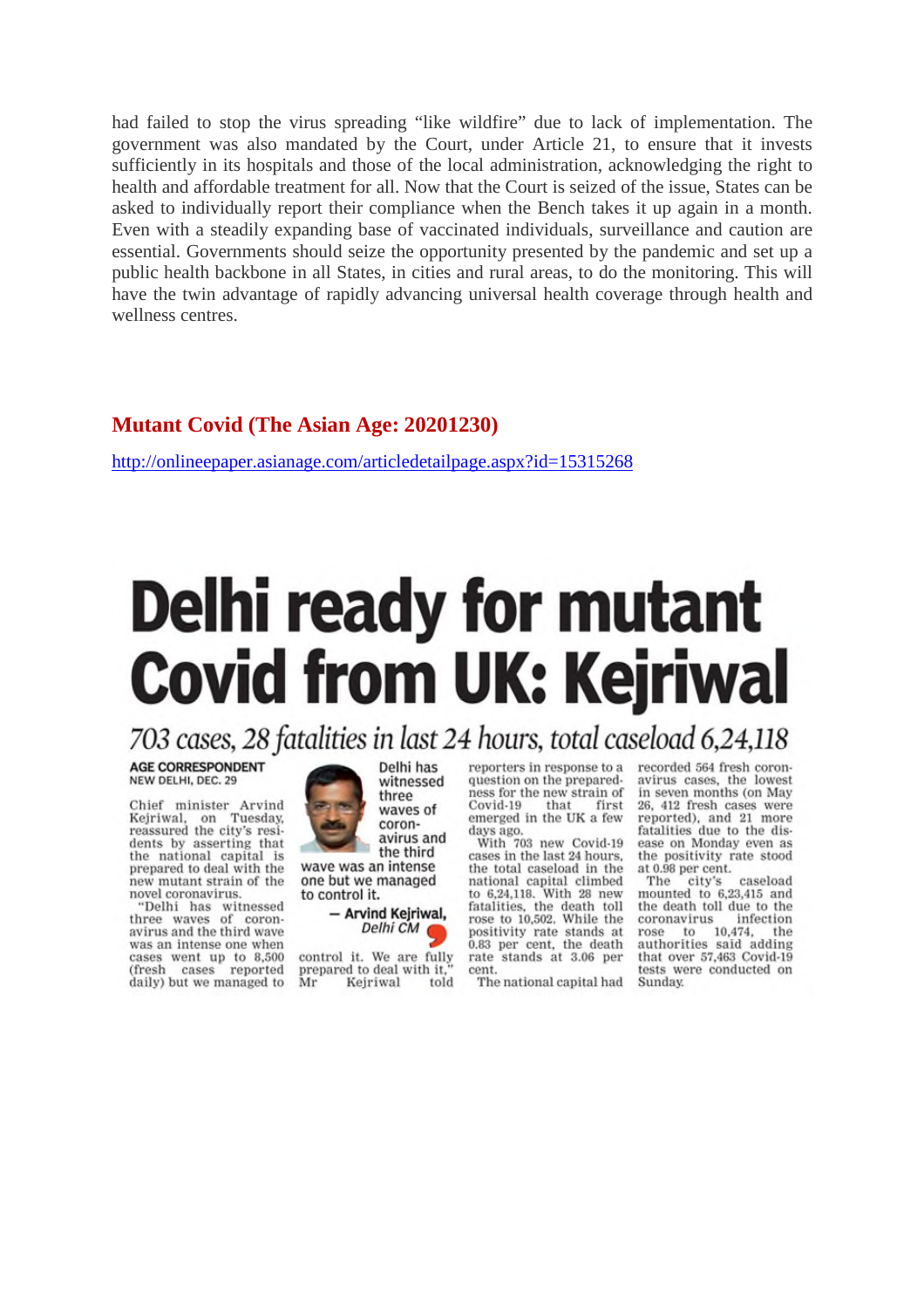#### **Alzheimer's disease**

#### **Google Glass-like device could zap Alzheimer's disease (New Kerala: 20201230)**

#### https://www.newkerala.com/news/2020/225013.htm

Could alleviating Alzheimer's symptoms be one day as easy as wearing a Google Glass-like device? It could, if new research led by the University of Otago (New Zealand) bears fruit.

The researches are focusing on stimulating humans' sense of smell to prevent conditions such as Alzheimer's disease associated with memory problems.

The olfactory system, or sense of smell, is known to be dysfunctional in the early stages of Alzheimer's and Parkinson's disease.

It is also shown that proper olfactory function can play a key role in regaining consciousness after brain injuries.

The Otago research centres around a wearable concept prototype -- similar to Google Glasses -- which produces small electronic pulses on the skin to stimulate the olfactory nervous system.

"Olfactory nerves have terminals deep in the brain regions which influence memory and navigation," said lead author Yusuf Ozgur Cakmak, Associate Professor at Otago's Department of Anatomy.

"We're hopeful this method will help stimulate these networks to alleviate symptoms or suppress the progression of Alzheimer's disease to Dementia. It also has potential to help coma recovery and Parkinson's disease."

Cakmak said that their promising early results, published in the journal Frontiers in Neuroscience, can pave the way for developing the world's first non-invasive, wearable electrical stimulation system to target the olfactory regions.

Modulation of the olfactory regions has been attempted successfully with electrical stimulation previously, either directly - intraoperatively through the nasal bones -- or indirectly through the vagus nerve.

This research sought to develop a means of delivering electrical stimulation to the olfactory region in a non-invasive fashion and in a way that is simpler, easier, and less cumbersome.

"Applying this treatment via a headset on a hair-free zone that can be worn in daily routine instead of more invasive treatments makes this method unique," Cakmak said.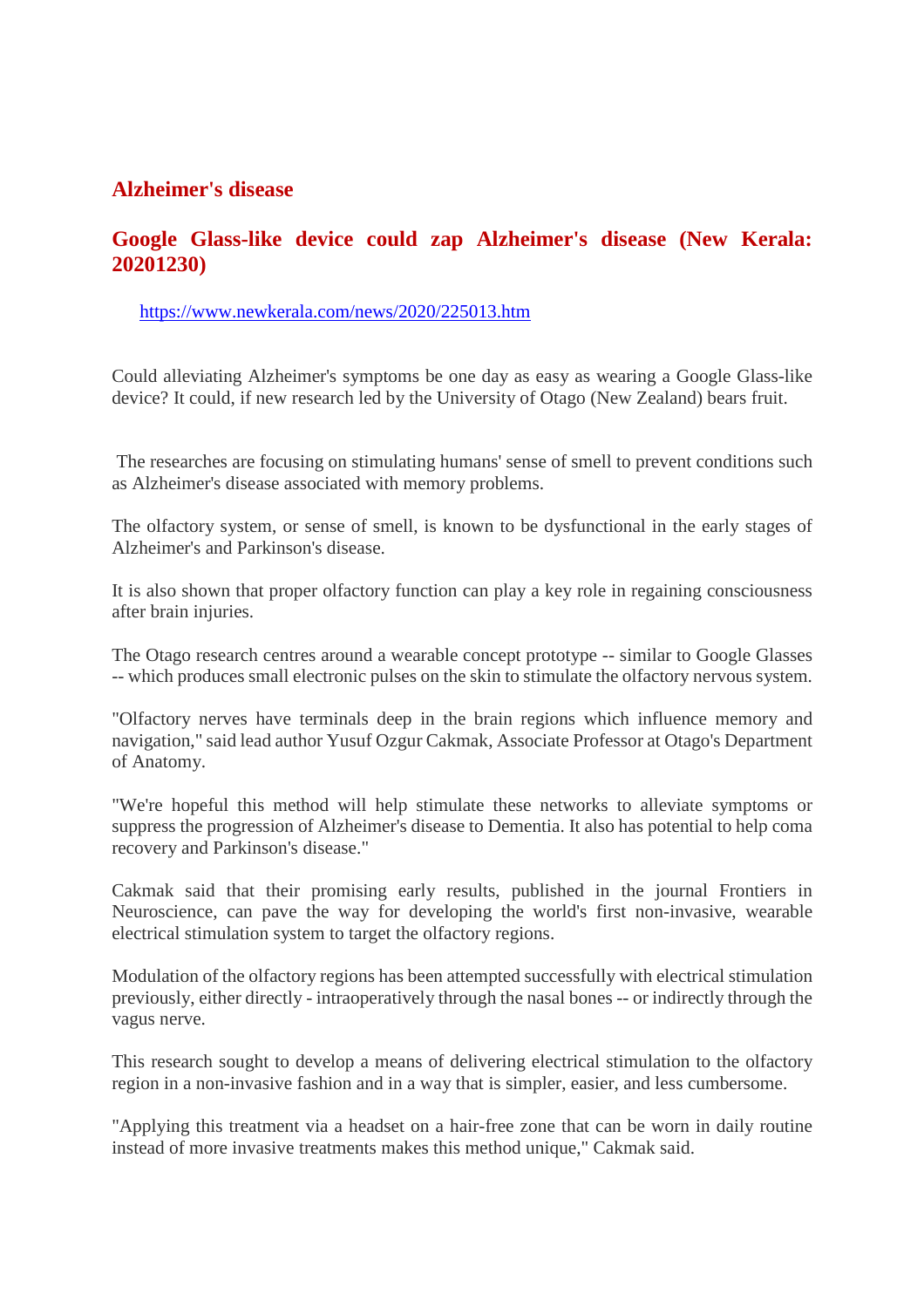The multiple electrode configurations developed by the researchers were tested with the aid of electrical field modelling that was validated with direct human brain recordings during brain surgery.

The research team is collaborating with New York-based company Soterix Medical, a leading provider of non-invasive neuromodulation and brain monitoring technology.

The international team plans to test their wearable stimulator in a clinical trial soon.

#### **Cases of joint, knee, back and neck pains**

#### **Cases of joint, knee, back and neck pains up by 70% amid pandemic (New Kerala: 20201230)**

#### https://www.newkerala.com/news/2020/225003.htm

The lockdown induced by the Covid pandemic had brought life to a standstill. With movement restricted, the work-from-home culture took root and people were unwillingly forced to follow a sedentary lifestyle. However, the impact of all this has started to come out in the form of escalated issues of knee and joint pains, while the winter has amplified such issues.

The Indian Spinal Injuries Centre (ISIC), set up by the Central government as a tertiary care hospital for spinal issues, said that it has witnessed a rise of 70 per cent of patients coming with autoimmune disorders like arthritis and new patients of knee, neck, back and joints pain amid the pandemic.

Dr Maninder Shah Singh, Senior Consultant, Chief Foot iamp; Ankle Services at ISIC, told IANS that work from home culture has caused another pandemic, that of knee, joints and spinal issues.

"Since lockdown, we have seen a 70 per cent rise in the number of patients coming with back, knee and joint pains. The cases were found especially among elderly patients as their restricted movement amplified their already existing issues," he said.

Singh also said that a significant rise of such issues was seen among the young population.

"Poor ergonomics and sitting on laptops all day have resulted in back issues for many professionals. Their joints as well as muscles and tendons around them have stiffened due to following a sedentary lifestyle," he said.

He also informed that a striking commonality was seen among the young patients as many of them complained of pain in the cervical spine area." It was triggered due to overuse of mobile and gadgets," he said.

In the last two months, Indraprastha Apollo Hospital has operated four such cases where the patients had to undergo spinal surgery.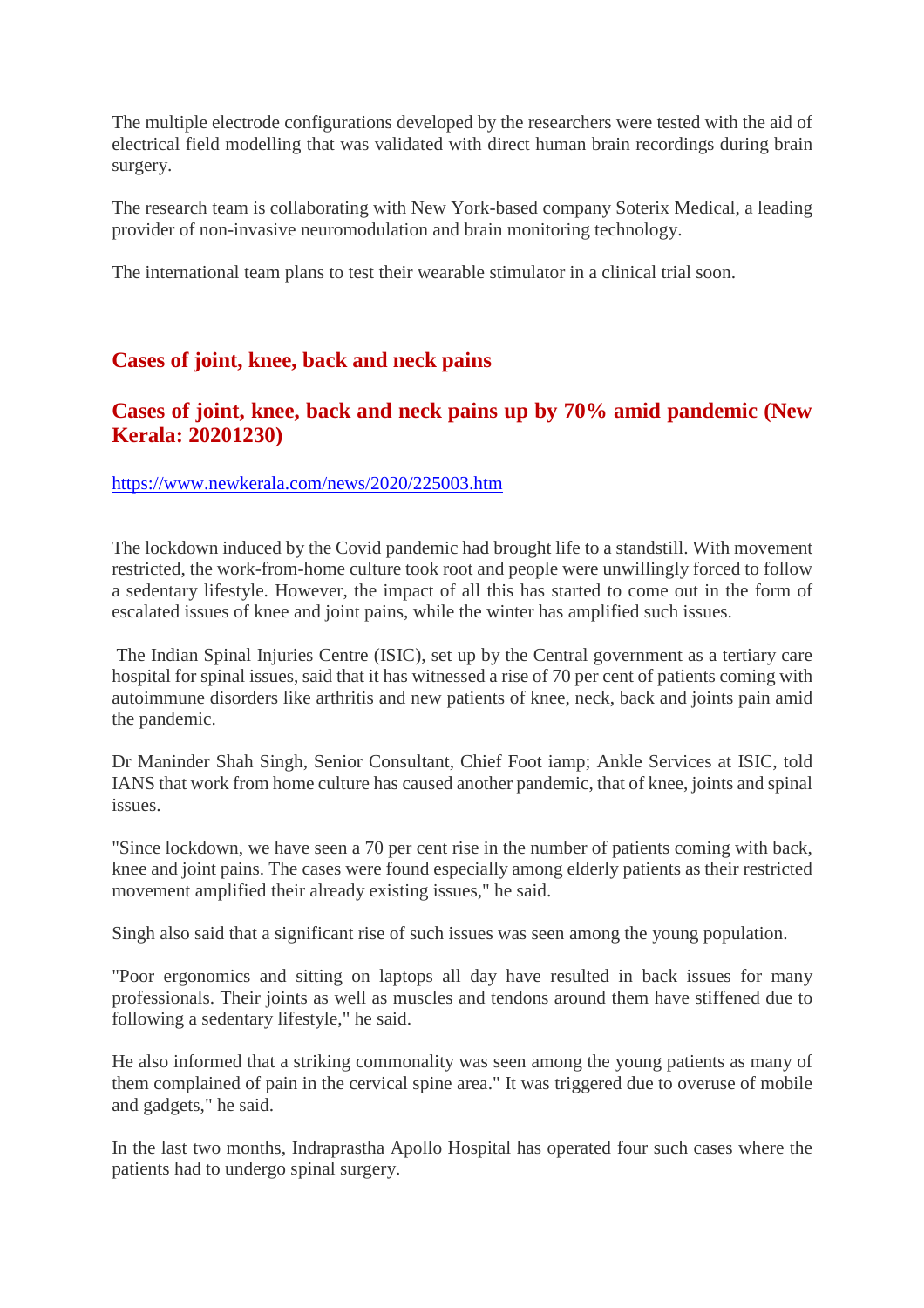Hospital doctors also informed IANS that it has experienced a significant spike in patients coming with complaints of back aches and neck stiffness.

Dr Yash Gulati, Senior Consultant, Orthopaedics iamp; Joint Replacement at the hospital, said that with work from home in the past 7-8 months, more and more patients are reporting issues related to back pain.

"Most of these patients are in the age bracket of 25-40 years. Additionally, people who have had pre-existing back related issues have reported aggravated problems," he said.

Meanwhile, the ISIC also said that overuse of gadgets has induced issues among children as well. It ranged from pain in the back and neck to psychological distress.

"Children, especially in the age group of 14 to 22 years are complaining of nagging back and neck pain the most, mainly caused by prolonged use of tabs and mobiles for gaming and chatting. Some of the children also suffered from attention deficit and got addicted to online games. Many have shown signs of depression due to less social interaction with friends and even the family," Singh said.

#### **Diabetes and Obesity**

#### **Reversing Diabetes and Obesity: The Scientific Way(New Kerala: 20201230)**

#### https://www.newkerala.com/news/2020/224790.htm

Did you know that every six seconds someone in the world dies from diabetes complications? Diabetes is the 7th leading cause of death in the world - more than that from road accidents.

Roughly 90% patients of type-2 diabetes - the most common form of diabetes, have excessive body fat. That's why doctors coined the word Diabesity to signify the close relationship between diabetes and obesity.

Diabesity is very costly to live with. If a normal weight person without diabetes spends for example Rs 1000 per year on healthcare, Diabesity sufferer may spend about Rs 4100 per year in comparison, due to regular medicines, tests etc. needed to monitor the disorder, which is over four times the cost a normal person shells out. These expenses only grow along with the progression of the disease and the complications it causes, as time goes by.

Although more men develop diabetes than women, women face more complications such as cardiovascular diseases, stroke, heart attack, depression etc. Among men, erectile dysfunction is the most common diabetes complication - about 75% of diabetic men suffer from it .

There is a feeling of helplessness amongst type 2 diabetes patients, which is reinforced by the strong social and medical belief since diabetes was described thousands of years ago as a condition that cannot be reversed.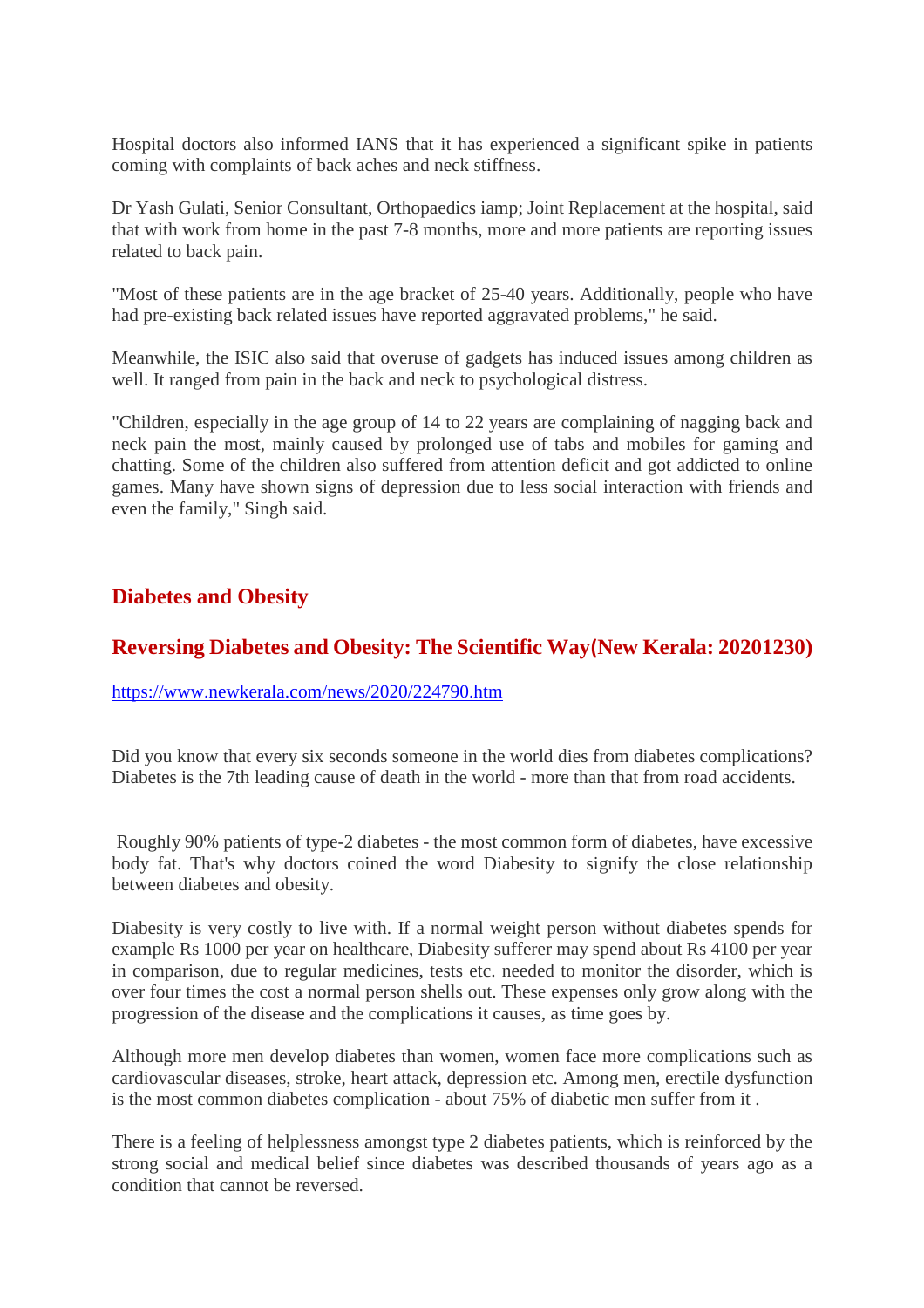#### A new approach to the old disease

In treating diabetes, diet modification, exercise, oral hypoglycaemic medications have all proven inadequate, and insulin therapy may solve the problem only temporarily for many. Even the current advanced medicines may be inadequate to control the macro and microvascular complications developed, increased cardiac and stroke-related deaths, kidney failure, blindness, and foot amputations caused due to diabetes.

In the early 1980s, surgeons first realized that many patients with type 2 diabetes who had undergone bariatric surgery for the treatment of morbid obesity experienced a complete diabetes remission. Not only was it complete, this remission also proved durable.

#### Evidence that it works

This approach since then has gotten extensively researched, refined and used across the world for long-term reversal of diabesity i.e. diabetes and obesity. One of the most famous reviews that examined 15-year data of 1,35,246 bariatric surgery patients for obesity from 621 studies and found that overall, 78.1% of the patients from this group had complete diabetes resolution and in 86.6% of the patients the diabetes was improved or resolved

Is bariatric surgery the right option for your Diabesity?

The first step of this journey is to understand what obesity means.

Obesity is not measured only by your weight. The Body Mass Index (BMI), which measures your weight in relation to your height, is a common way to determine obesity and its severity.

World Health Organization (WHO) considers a BMI more than 30 as Class 1 obesity. BMI above 35 is Class II i.e., serious obesity, and BMI above 40 is class III i.e., severe obesity.

Minimally invasive bariatric weight-loss and diabetes surgery might be an option if your BMI is above 32.5 with type 2 diabetes, or for that matter any other obesity-related co-morbidity; or if your BMI is more than 37.5 without any co-morbidity.

Nowadays due to COVID 19, many bariatric surgeons offer online consultations. One could book an appointment at a center of one's choice, and discuss the obesity issues they face, with the expert doctor from the convenience of one's home.

Don't be a victim of Diabesity or its stigma. Diabesity can be treated with lasting results. The time to act against it is NOW!

Disclaimer This article is sponsored by J and J in public interest. The views and opinions expressed in the article by participating doctors are based on their independent professional judgment. J and J (P) Ltd., BCCL and its group publications disclaim any liability for the accuracy or consequences flowing from adherence to their expert views.

This story is provided by Mediawire. ANI will not be responsible in any way for the content of this article.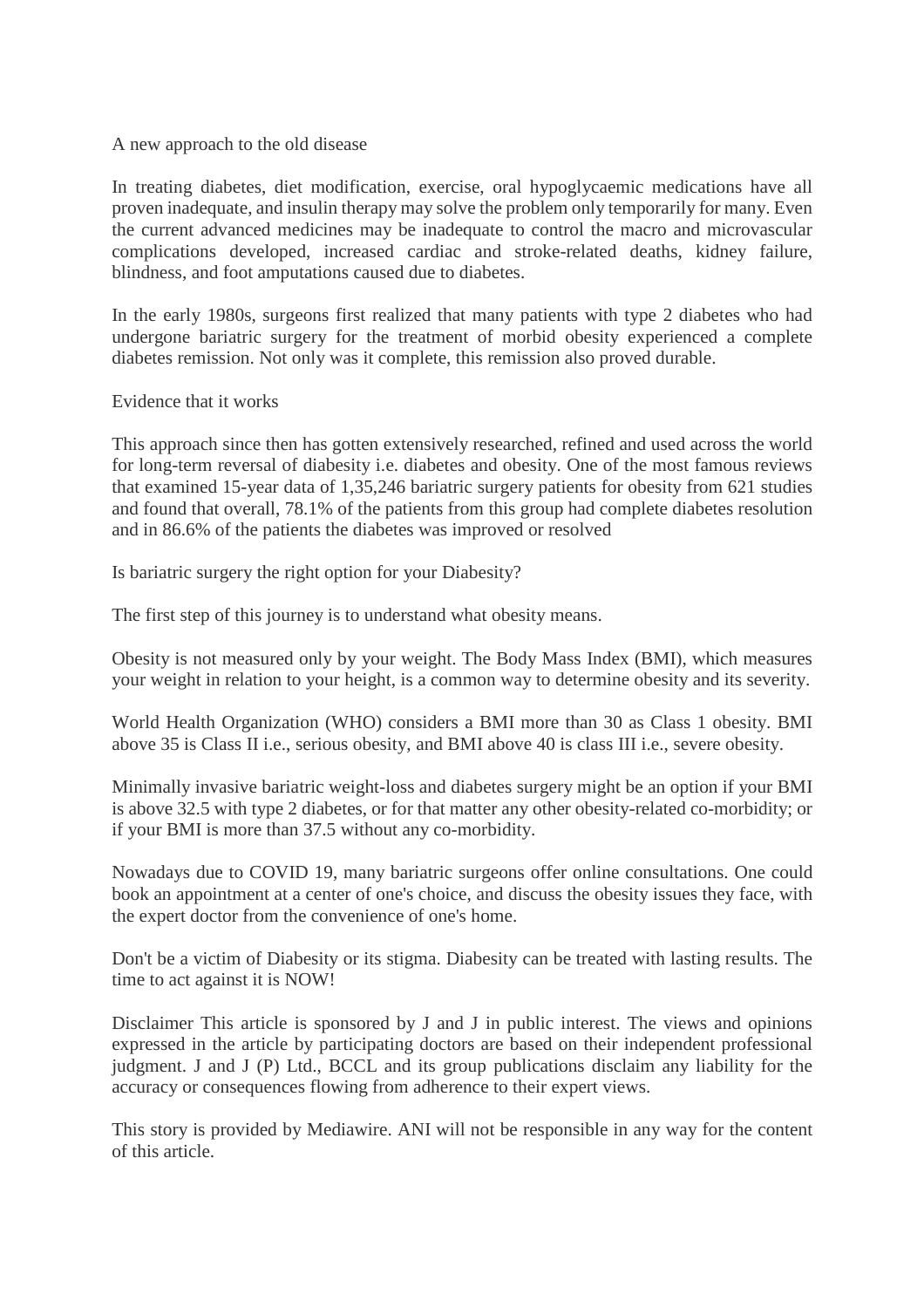#### **Heart transplantations**

#### **Heart transplantations: Prospects of success increase with larger case volumes (New Kerala: 20201230)**

#### https://www.newkerala.com/news/2020/224719.htm

According to the findings of a recent study. a positive correlation can be inferred between the volume of services and the quality of treatment results for heart transplantations in adults. In hospitals with larger case volumes, fewer of the transplanted patients die, both in timely association with the intervention and in respect of total mortality.

However, the three observational studies included in the report show only a low informative value of results.

318 heart transplantations in Germany in 2018

Heart transplantation may be medically indicated in the event of severe cardiac failure that, despite the use of all other treatment options, is progressing and endangers the life of the patient concerned or extremely restricts his or her quality of life. After transplantation, lifelong immunosuppression is required to prevent organ loss due to transplant rejection. In the Eurotransplant region, the average survival time after surgery is currently eleven years.

According to the Eurotransplant statistics, a total of 318 heart transplantations were performed in Germany in 2018. The demand was considerably higher, but could not be met due to the shortage of donor organs.

For heart transplantations in adults in Germany, the G-BA has not yet established minimum volume standards for the provision of services in hospitals.

Positive correlation between case volumes and survival probabilities

In its worldwide literature searches, IQWiG identified three observational studies containing usable data for investigating the correlation between volume of services and quality of treatment results for heart transplantations. All three studies analyse this correlation exclusively at the hospital level and not at the level of the surgeons involved in the transplantation.

For the outcome category "mortality", data are available for two outcomes "all-cause mortality" and "intra- and perioperative mortality" (mortality before, during and immediately after surgery). For both outcomes, a reduction in the number of deaths in hospitals with more heart transplants per year can be inferred from the data.

For the outcomes "in-hospital mortality", "need for retransplantation", "health-related quality of life" (including activities of daily living and dependence on the help of others), as well as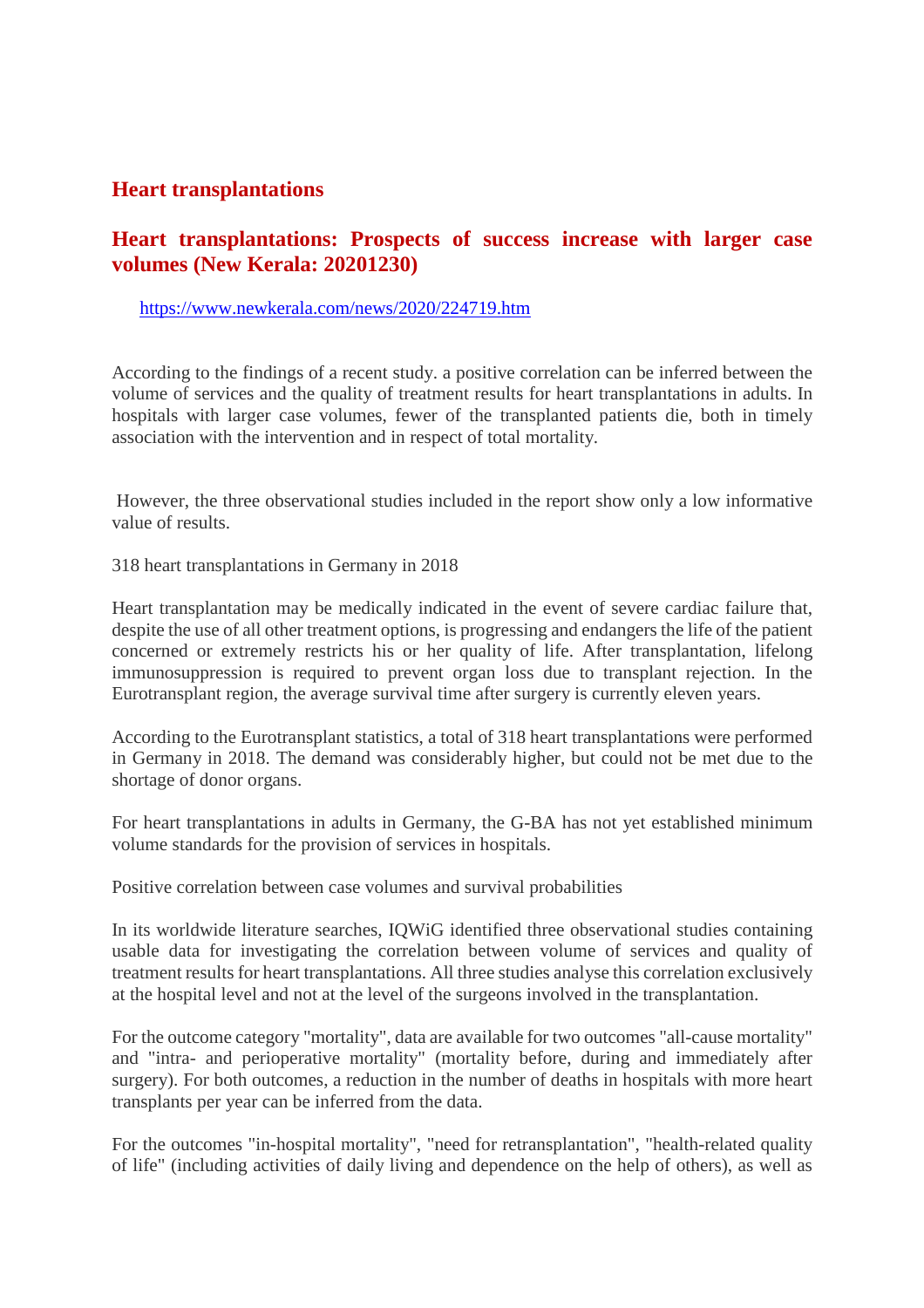"length of hospital stay", the studies evaluated did not contain any data. Data were available for the outcome "adverse effects of treatment", but no statistically significant results could be inferred.

For heart transplantations in adults, IOWiG found no meaningful studies examining the effects of specific minimum case volumes introduced into the health care system on the quality of treatment results.

#### **New Virus (Hindustan: 20201230)**

https://epaper.livehindustan.com/imageview 542793 87421422 4 1 30-12-2020 0 i 1 sf.html

# में नए वायरस की दस्त

नर्ड दिल्ली | विशेष संवाददाता

ब्रिटेन में सक्रिय कोरोना के नए स्वरूप ने भारत में भी दस्तक दे दी है। बीते कुछ हफ्तों में ब्रिटेन से लौटे छह लोगों में वायरस के नए प्रकारकी पृष्टि हुई है। इन सभी को विभिन्न अस्पतालों में पहले से ही डॉक्टरों की निगरानी में रखा गया है। इनमें एक दिल्ली पथकवास केंद्र से चकमा देकर टेन से आंध्र प्रदेश गई महिला और मेरठ में रहने वाली एक बच्ची भी शामिल है।

114 नमूने जांचे: स्वास्थ्य मंत्रालय .<br>ने मंगलवार को बताया कि बिटेन से हाल में लौटे कुल 114 लोग कोरोना संक्रमित पाए गए थे। इनमें वायरस का नया प्रकार है या नहीं, इसकी जांच के लिए सभी नमूने जीनोम सिक्वेंसिंग के लिए भेजे गए थे, इनमें छह नमूनों में पुष्टि हुई है। बेगलुरु की प्रयोगशाला में तीन, पुणे में दो और हैदराबाद की प्रयोगशाला में एक नमनाइस वायरस का पाया गया है। बता दें कि नवा वायरस ज्यादा संक्रामक है और दनिया के कई देशों में फैल गया है। मरीजों के संपर्क में आए लोगों की स्पाडक पोटीन में बदलाव हुआ वायरस के नए प्रकार में कुल 20 बदलाव देखे गए<br>कुल 20 बदलाव देखे गए<br>हैं। इनमें से तीन पुराने वायरस में थे पर अब नहीं हैं जबकि 17 सक्रिय बदलाव हैं। आठ बदलाव स्पाइक प्रोटीन में हुए हैं। स्पाडक पोटीन ही मुख्य रूप से संक्रमण के लिए

जिम्मेदार है। इसलिए नया प्रकार 70 फीसदी ज्यादा संक्रामक है।

मेरट की बच्ची भी चपेट में

> को चिह्नित स्वास्थ्य सेवा केंद्रों में अलग पृथकवास कक्षों में रखा है और उनके संपर्क में आए लोगों को भी पथकवास में रखा गया है। इन लोगों के साथ यात्रा

जम्मू में मंगलवार को जांच के लिए महिला का नमुना लेता स्वास्थ्यकर्मी। • प्रेट

ज्यादा संक्रामक पर घातक नहीं : यदि मौजदा वायरस एक व्यक्ति से एक में संक्रमण के लिए जिम्मेदार है तो नया प्रकार डेढ को संक्रमित कर सकता है। हालांकि अब तक के अध्ययनों में यह भी कहा गया है कि इसके ज्यादा घातक होने की पुष्टि नहीं हुई है।

मेरठ की एक दो वर्षीय बच्ची में नए वायरस की पुष्टि हुई है। यह परिवार 15 दिसंबर को ब्रिटेन से मेरठ लौटा था। जिलाधिकारी ने यह जानकारी दी है। वहीं ब्रिटेन से बेटे के साथ लौटी एक महिला को दिल्ली में क्वारंटाइन किया गया था पर वह चकमा देकर आंध्र प्रदेश पहुंच गई। उसमें भी नया वायरस मिला है।

तलाशः राज्य सरकारों ने इन सभी लोगों

करने वाले लोगों, परिजनों और संपर्क में आए लोगों की तलाश की जा रही है। अन्य नमूनों को भी जीनोम सिक्वेंसिंग के लिए प्रयोगशाला में भेजा जा रहा है। **वैज्ञानिकों की नजरः** मंत्रालय ने कहा

कि वैज्ञानिक हालात पर निकटता से नजर रखे हुए हैं और सतर्कता बढ़ाने, संक्रमण रोकने, जांच बढ़ाने और नमूनों को लैब भेजने के लिए राज्यों को नियमित सलाह दी जा रही है। मंत्रालय ने 23

परोगणालाओं में देश

में की जाएगी जीनोम

 $\bullet$ 

देश नए वायरस की

वहां काफी तेज

चपेट में आए, संक्रमण

60

राावी दिल्ली में सामने

आण इनकी जीनोम

सिक्वेंसिंग जांच होगी

सिक्वेंसिंग जांच

टीका कोरोना के नए रूप पर भी असरदार सरकार के वैज्ञानिक सलाहकार .<br>प्रो. विजय राघवन ने बताया कि कोरोना टीका वायरस के नए रूप के खिलाफ भी असरदार रहेगा। विदेश से आए लोगों की जीनोम जांच होगी

09 से 22 दिसंबर के बीच विदेश .<br>से भारत आए उन सभी यात्रियों की जीनोम जांच होगी, जिनमें कोरोना संक्रमण पाया जाएगा ।

#### $\Omega$  ब्रिटेन की उडानों पर J पाबंदी बढार्ड जाएगी उड्डयन मंत्री ने कहा कि ब्रिटेन की

उडानों पर लगे प्रतिबंध को थोडा और बढाना पडेगा। **पेज 11** 

नवंबर के बाद से ब्रिटेन या वाया ब्रिटेन लौटे लोगों की जांच पहले ही शुरू कर दी है। पांच फीसदी संक्रमितों की जीनोम जांच हो रही है।

▶ निपटने की है तैयारी चेन 03

#### **Inseflactes (Hindustan: 20201230)**

https://epaper.livehindustan.com/imageview 542795 87344956 4 1 30-12-2020 3 i 1 sf.html